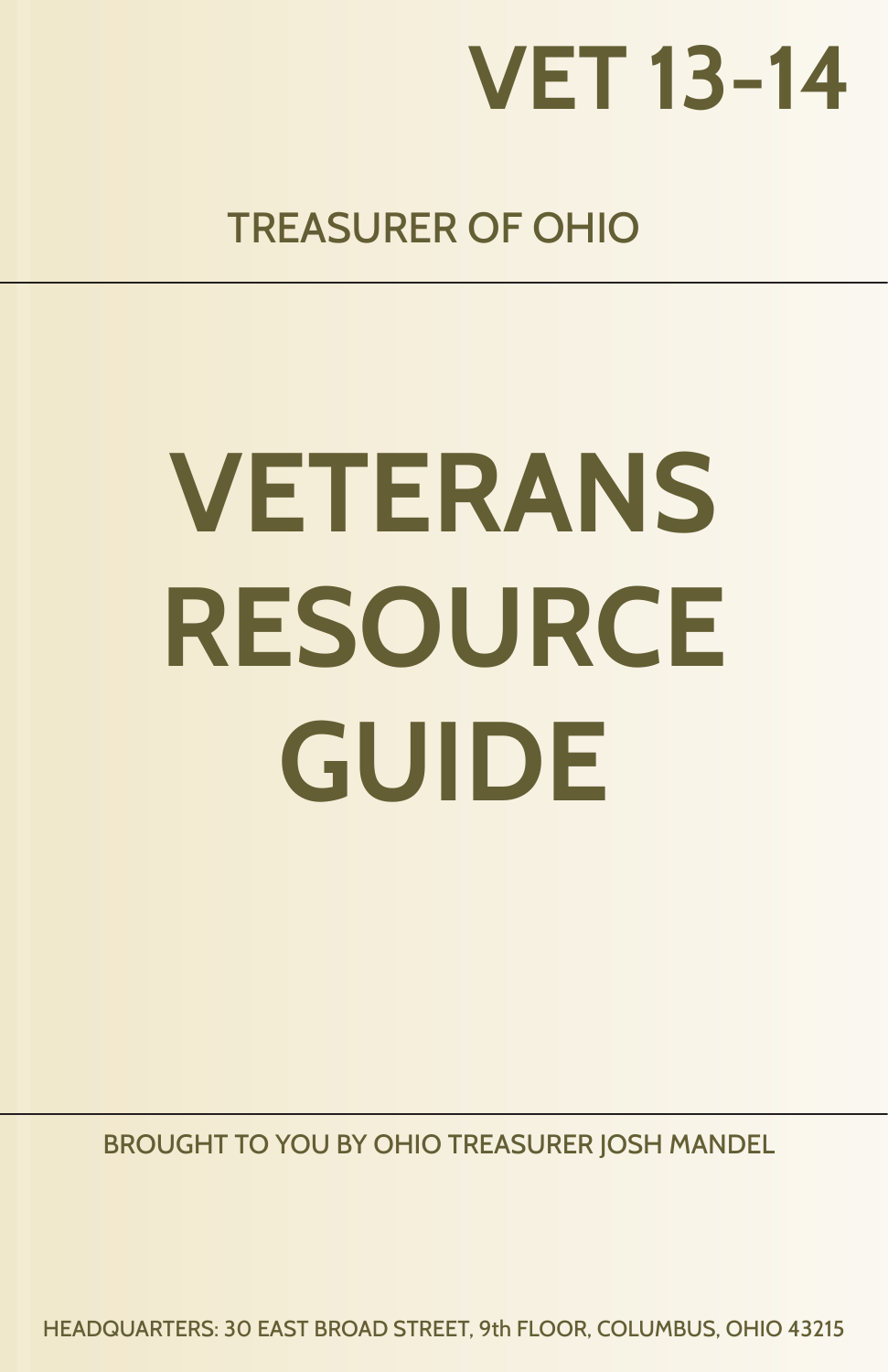

## A MESSAGE FROM **TREASURER MANDEL**

Thank you for your service to our country. The sacrifices that you and your family have made are much appreciated and sincerely commended. Whether you are a veteran, serving on active duty, or a member of the Ohio National Guard or Reserves, I am committed to ensuring that you and your family members are aware of the assistance, benefits and protections available to you.

I created this guide in my office in an effort to place available resources at your fingertips. Much of the information in this guide has already been made available in various locations throughout government. However, I wanted to centralize it, thus making it easier for you to find the information that you are seeking.

It's my hope that this guide and its corresponding website will continue to grow and serve as a functional and practical repository for all relevant information about the resources available to veterans, military personnel and their families.

Should you have any questions regarding this guide, or any other facet of government, please do not hesitate to contact me at (614) 466-2160 or toll free at (800) 228- 1102. My office stands ready and eager to assist you in navigating through the many veterans resources available to you throughout our government.

It is an honor and a privilege to serve you.

Sincerely,

Josh Mandel Treasurer of Ohio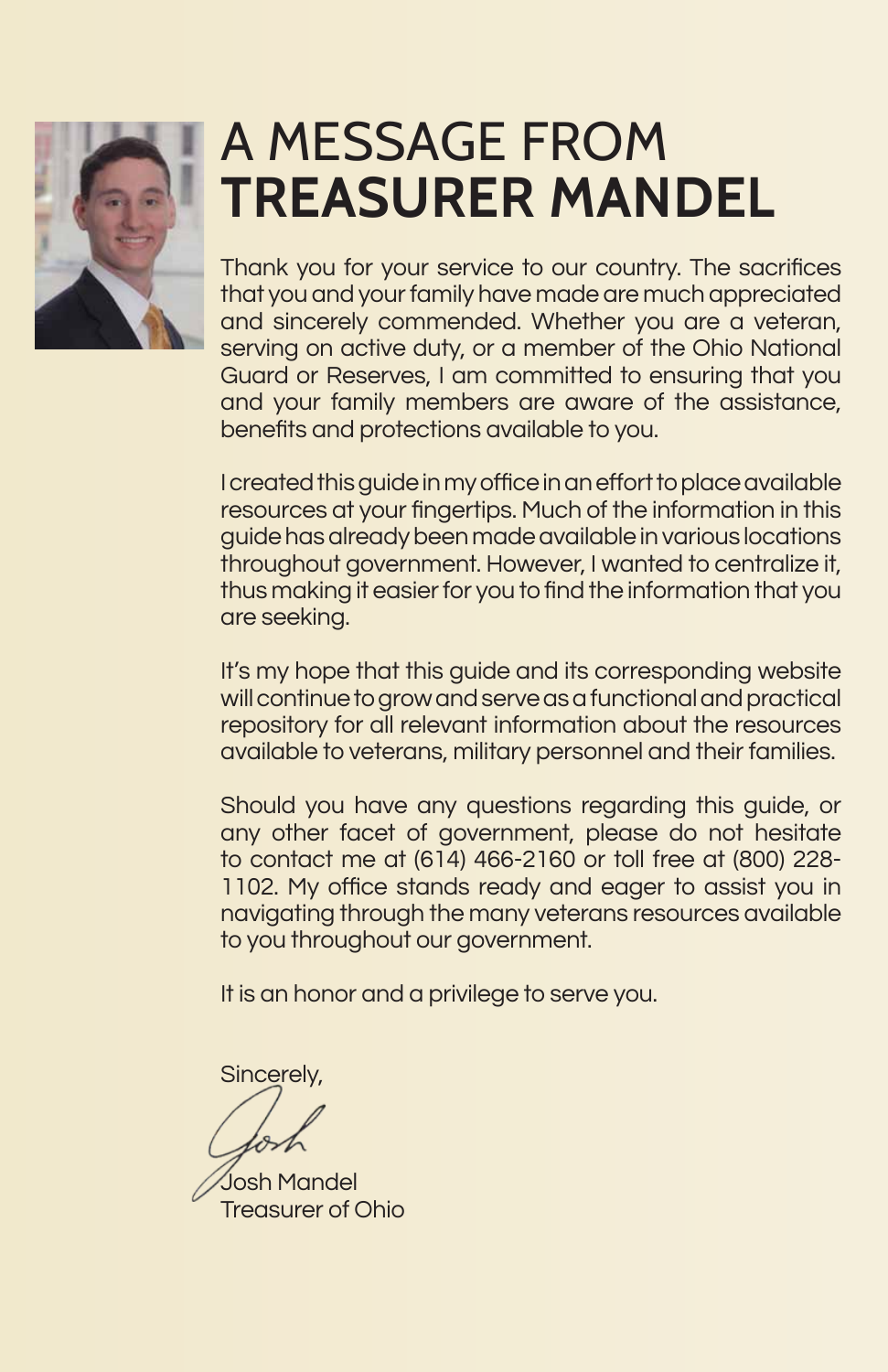## TABLE OF **CONTENTS**

| Ask Josh                              | ı  |
|---------------------------------------|----|
| <b>Financial Resources</b>            | 2  |
| Benefits & Assistance                 | 7  |
| <b>Health &amp; Wellness</b>          | 11 |
| <b>Education &amp; Employment</b>     | 13 |
| Housing                               | 17 |
| <b>Legal Services</b>                 | 19 |
| <b>Phone Numbers</b>                  | 21 |
| <b>County Veteran Service Offices</b> | 23 |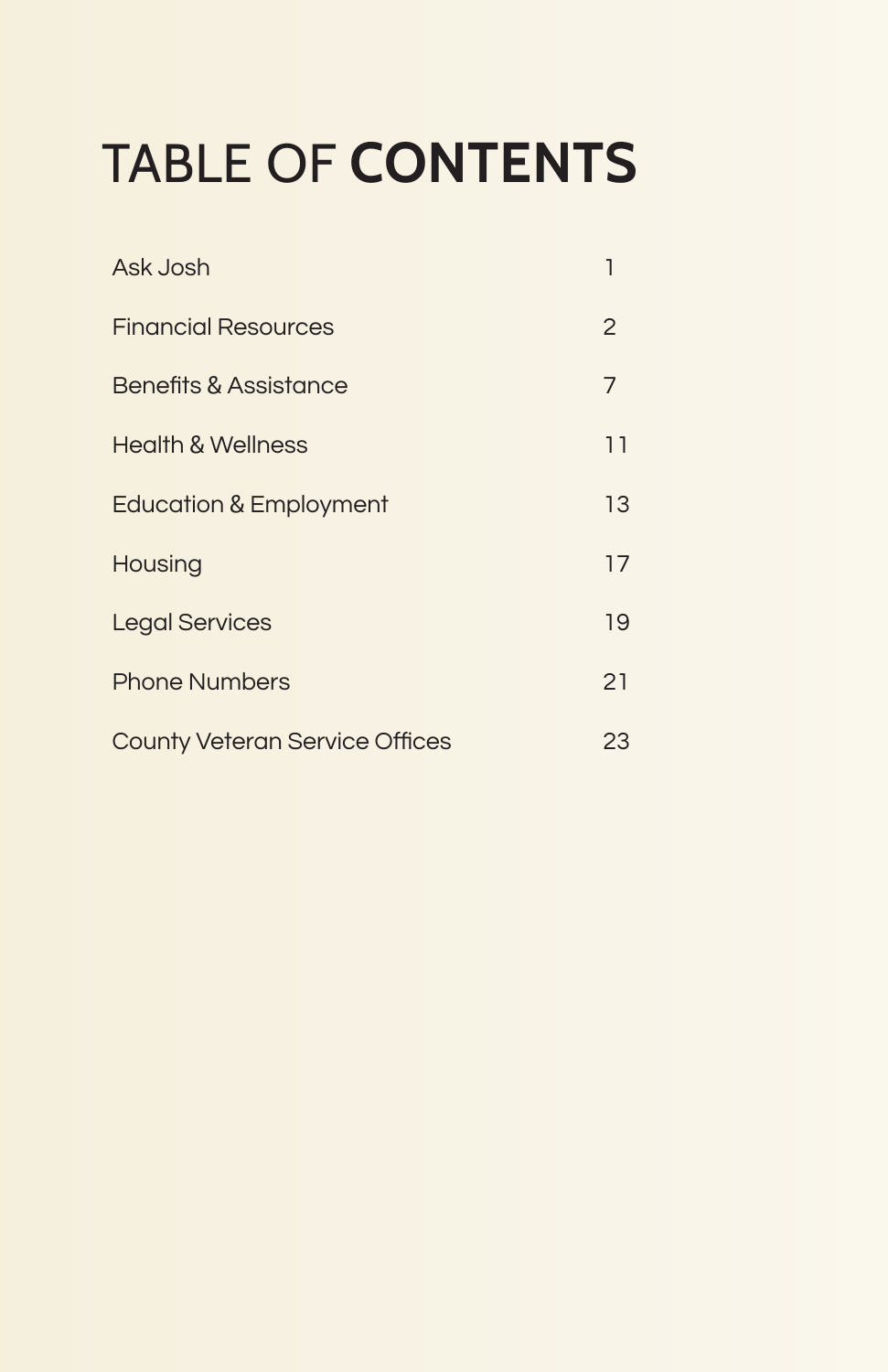

"I believe government should serve the people. Feel free to contact my office if you have questions we can assist in answering."

- Ohio Treasurer Josh Mandel

## **1 (800) 228-1102**

## **veterans@[tos.ohio.gov](mailto:veterans%40tos.ohio.gov?subject=)**

## **[www.OhioTreasurer.gov](http://www.OhioTreasurer.gov)**

Please contact the Ohio Treasurer's office if you have any questions or problems that we may be able to help you resolve. There is no problem that is too big or too small. We will work tirelessly to help you find the answers and assistance you need.

#### **DOWNLOAD THIS GUIDE ONLINE**

This guide is available online in electronic format at:

[www.OhioTreasurer.gov/Veterans](http://www.OhioTreasurer.gov/Veterans)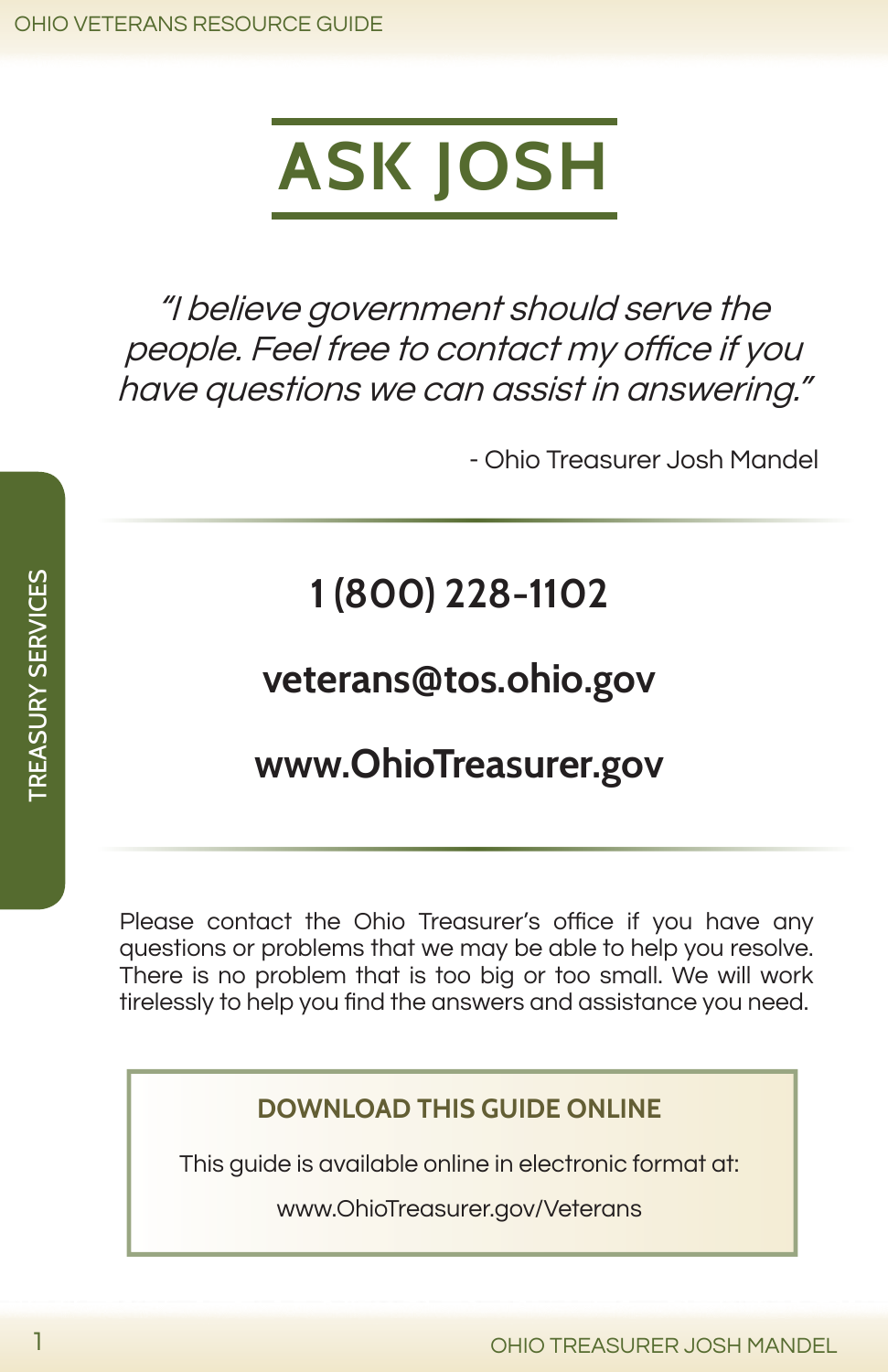

## **SMART MONEY CHOICES WORKSHOP**

Veterans, Service Members & Families [www.ohiotreasurer.gov/smartmoneychoices](http://www.ohiotreasurer.gov/smartmoneychoices) (800) 228-1102

Smart Money Choices is a free financial planning workshop presented by the Ohio Treasurer's office and supported by a variety of statewide and regional partners. Courses include topics on budgeting, credit and debt management, fraud prevention and local services and benefits.



Veterans - Families - Military

The Ohio Treasurer's office is committed to providing Ohioans with helpful tools to make informed decisions in personal finance.

Through the OhioTreasurer.gov website, you will have access to a wide range of interactive financial resources, including a downloadable resource library.

To request a Smart Money Choices conference in your area or to find out more information about upcoming conferences, please contact the Ohio Treasurer's office at (800) 228-1102.

egg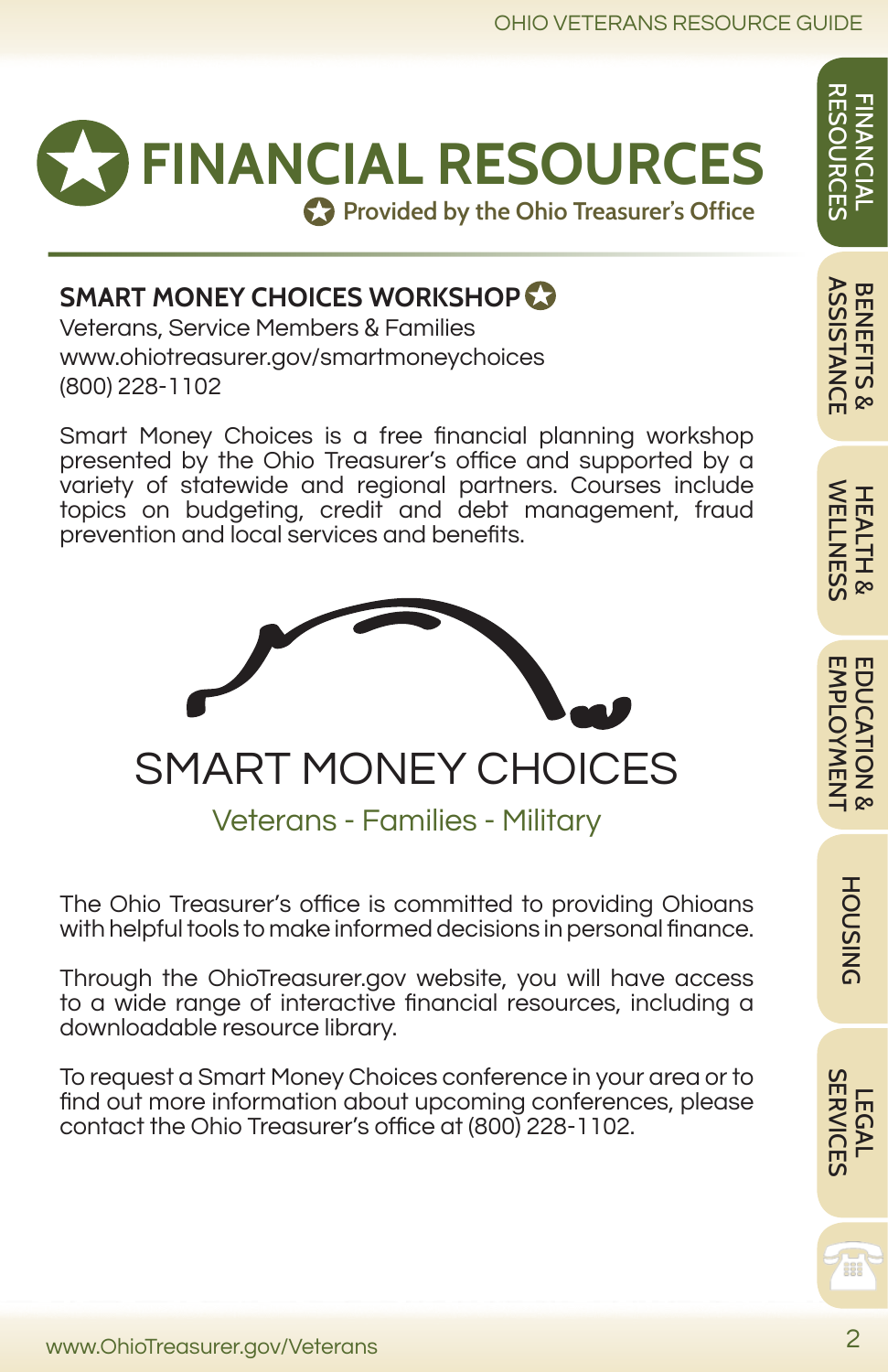

## **FINANCIAL RESOURCES**

#### **AMERICAN LEGION OF OHIO**

[www.ohiolegion.com](http://www.ohiolegion.com) (740) 362-7478

American Legion of Ohio offers a Temporary Financial Assistance program that provides maintenance grants to assist with basic needs such as shelter, food, clothing and utilities.

## **AMERICAN RED CROSS**

[www.redcross.org/find-help/military-families/financial-assistance](http://www.redcross.org/find-help/military-families/financial-assistance) (877) 272-7337

The American Red Cross provides service members and their families with emergency aid, including food, clothing, temporary lodging and utilities. The American Red Cross Emergency Communications Center is open 24 hours a day, 365 days a year.

## **COUNTY VETERANS SERVICE OFFICERS (CVSO)**

[dvs.ohio.gov/home/county\\_veterans\\_service\\_offices.aspx](http://dvs.ohio.gov/home/county_veterans_service_offices.aspx)

CVSOs work one-on-one with veterans to provide financial assistance and other resources. CVSOs also routinely refer veterans to nonprofit organizations, local government agencies and community services. Ohio CVSOs phone numbers are listed on pages 23-28.

## **FINANCIAL CALCULATORS**

[www.financialcalculators.com](http://www.financialcalculators.com)

Financial Calculators offers interactive tools to assist in calculating automobile and mortgage payments, tax estimates, student loan rates, insurance costs, credit card fees and retirement plans.

LEGAL<br>SERVICES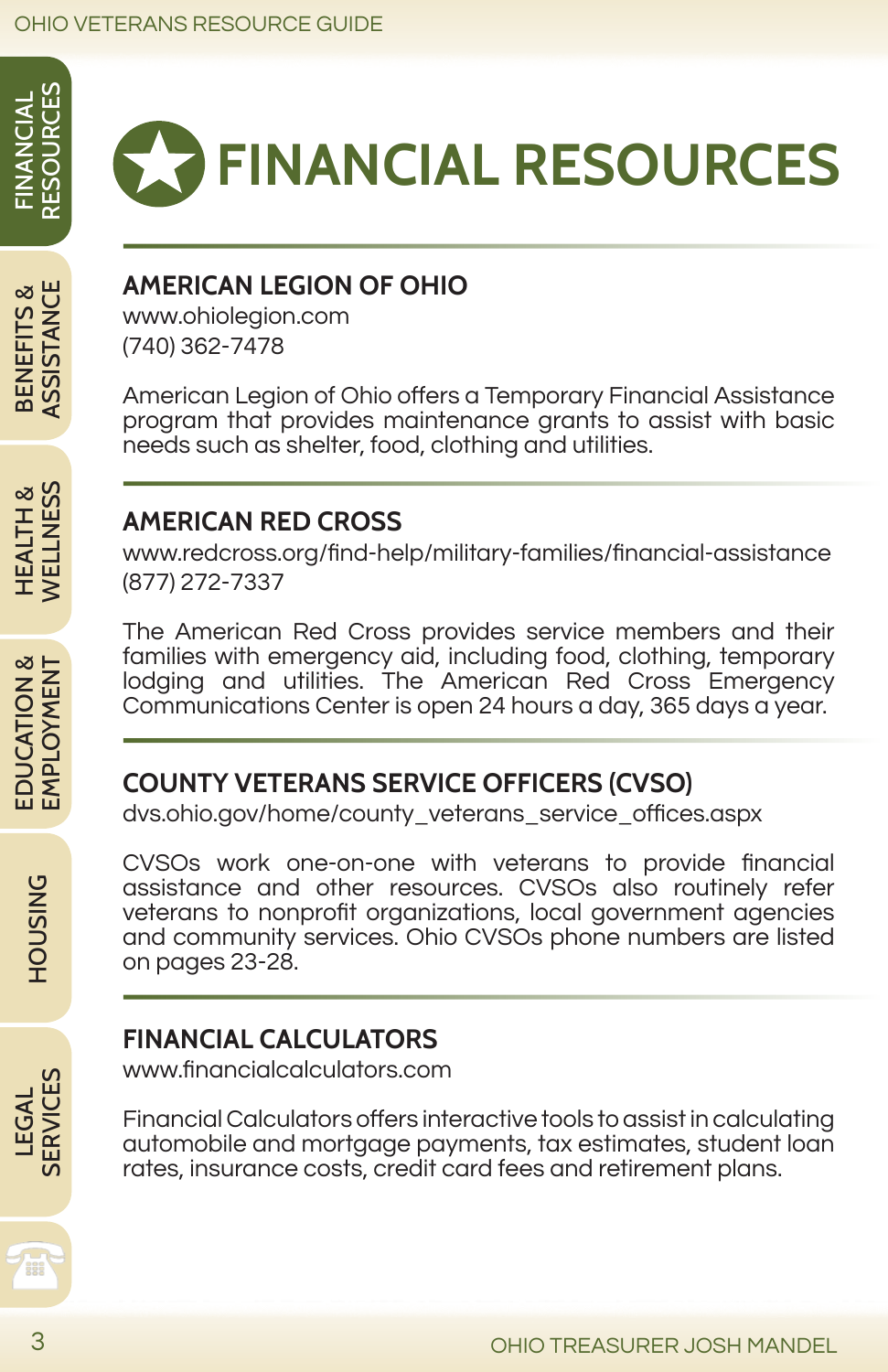Financial Resources

ASSISTANCE BENEFITS &

 $\infty$ 

**ASSISTANCE BENEFITS** 

WELLNESS HEALTH &

**WELLNESS HEALTH &** 

EMPLOYMENT EDUCATION &

EDUCATION &<br>EMPLOYMENT

HOUSING

**HOUSING** 

**SERVICES** 

## **HELPING HEROES HOME**

[www.helpingheroeshome.org](http://www.helpingheroeshome.org) (781) 561-5801

Helping Heroes Home provides emergency funds to returning veterans to assist with cell phone and internet service.

## **MILITARY INJURY RELIEF FUND (MIRF)**

[jfs.ohio.gov/veterans/new/mirf.stm](http://jfs.ohio.gov/veterans/new/mirf.stm) (888) 296-7541 (option 5)

The Military Injury Relief Fund grants a single payment to service members injured while serving in Operation Enduring Freedom, Operation Iraqi Freedom or Operation New Dawn.

## **OHIO HOME ENERGY ASSISTANCE PROGRAM (HEAP)**

[development.ohio.gov/is/is\\_heap.htm](http://development.ohio.gov/is/is_heap.htm) (800) 282-0880

The Ohio Home Energy Assistance Program is a federally funded program that assists low-income individuals with their heating bills. HEAP makes payments directly to the utility company.

## **OHIO VETERANS BONUS PROGRAM**

[veteransbonus.ohio.gov](http://veteransbonus.ohio.gov) (877) 644-6838

The Ohio Veterans Bonus Program provides a monetary bonus for eligible veterans who served during the Iraq or Afghanistan conflicts.

#### **TREASURER'S TIP: CREDIT REPORTS**

Obtain a free credit report from each of the three major credit reporting bureaus.

Visit: [www.annualcreditreport.com](http://www.annualcreditreport.com)

egg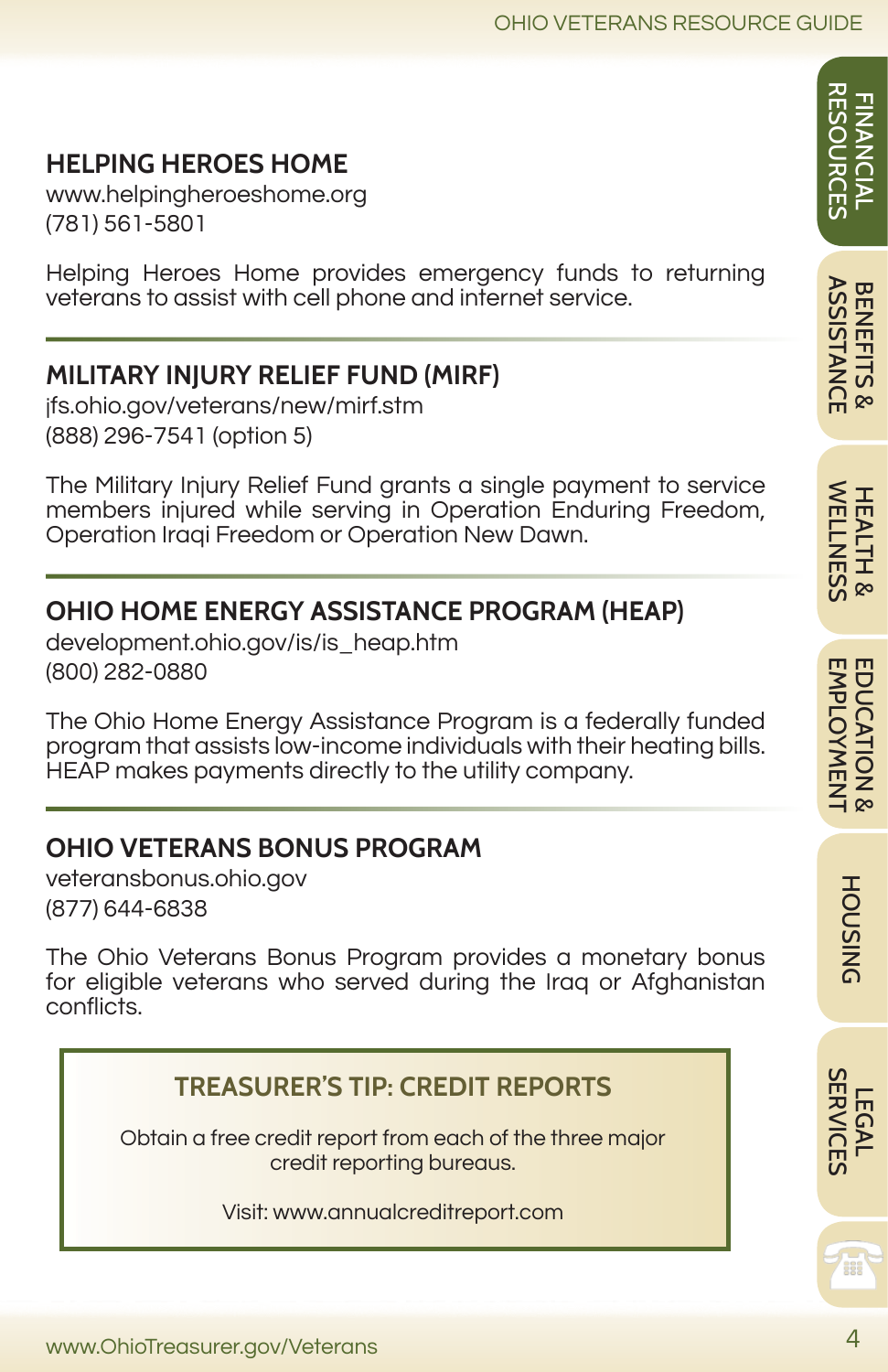

## **FINANCIAL RESOURCES**

## **OPERATION FIRST RESPONSE (OFR)**

[www.operationfirstresponse.org](http://www.operationfirstresponse.org) (888) 289-0280

Operation First Response provides financial aid to injured service members and veterans. Aid may include funds for rent, vehicle payments, utilities, groceries, clothing and travel expenses to medical facilities.

#### **OPERATION HOMEFRONT (OH)**

[www.operationhomefront.net](http://www.operationhomefront.net) (800) 722-6098

Operation Homefront provides emergency financial aid and other assistance, including emergency food, repairs, critical baby items, furniture and local moving assistance to the families of service members and wounded warriors. Assistance is paid directly to creditors and service providers.

#### **TAX EXEMPTIONS**

[www.tax.ohio.gov/ohio\\_individual/individual/military\\_tax\\_](http://www.tax.ohio.gov/ohio_individual/individual/military_tax_provisions.aspx) [provisions.aspx](http://www.tax.ohio.gov/ohio_individual/individual/military_tax_provisions.aspx) (800) 282-1780

The Ohio Department of Taxation offers many tax exemptions for veterans. For instance, the Ohio Veterans Bonus, which is awarded to veterans who served during the time of the first Persian Gulf War or during the conflicts in Afghanistan and Iraq, is not subject to either federal or state income tax. Military Retirement Pay is also exempt from state taxes.

**HEALTH &<br>WELLNESS** WELLNESS HEALTH &

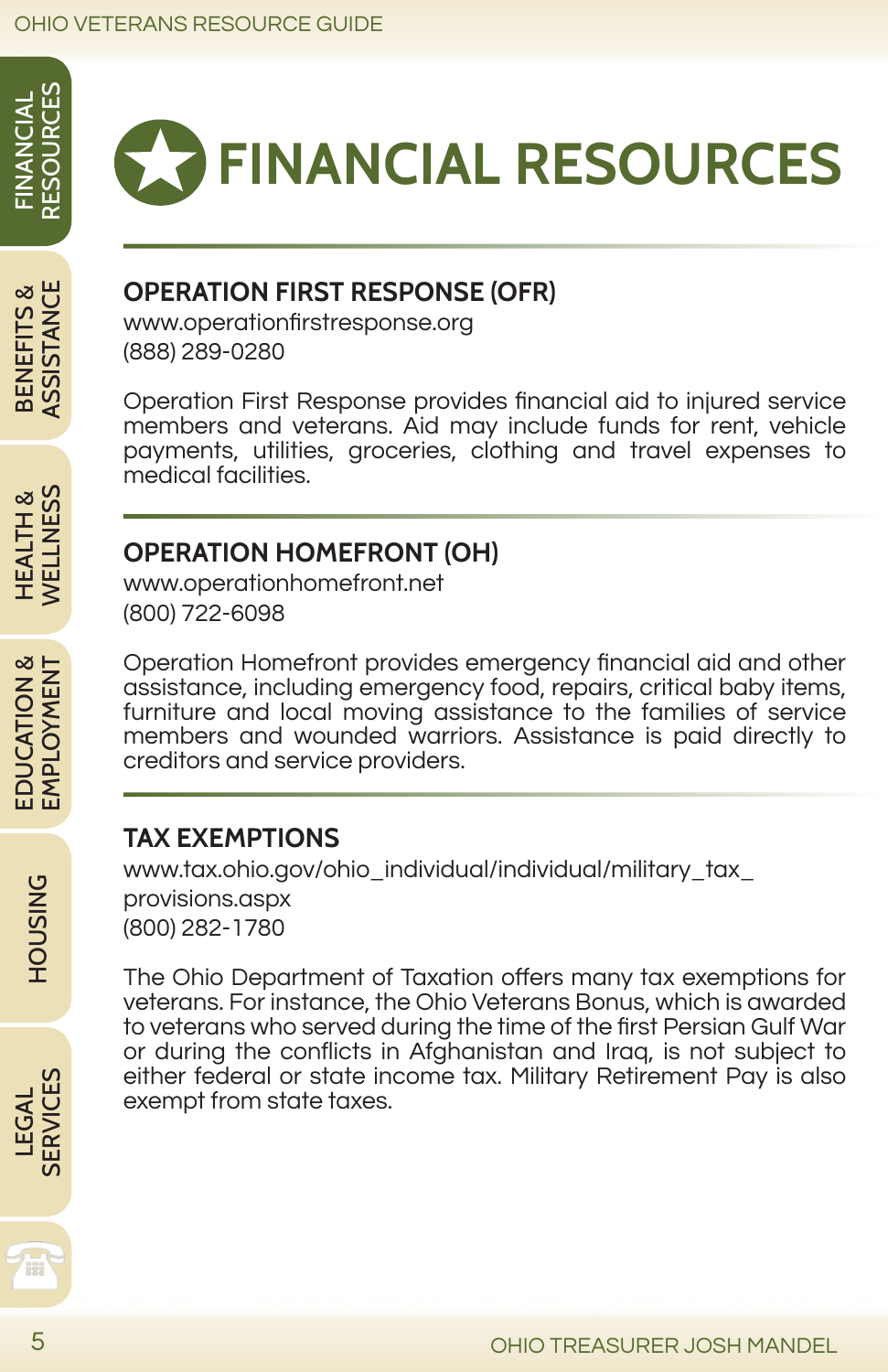#### OHIO VETERANS RESOURCE GUIDE

Financial Resources

RESOURCES

ASSISTANCE BENEFITS &

⊗

**ASSISTANCE BENEFITS** 

WELLNESS HEALTH &

**WELLNESS HEALTH &** 

EMPLOYMENT EDUCATION &

EMPLOYMENT **EDUCATION &** 



#### **USA CARES**

[www.usacares.org](http://www.usacares.org) (800) 773-0387

USA Cares is a nonprofit organization that provides financial assistance at no cost to eligible veterans. USA Cares offers various services including, emergency housing and employment assistance. USA Cares also offers educational resources to veterans and their family members.



The Ohio Treasurer's Financial Education department provides interactive resources to assist with budgeting, credit, debt management and retirement planning.

Visit: [www.OhioTreasurer.gov](http://www.operationfirstresponse.org) for more details.

HOUSING

**HOUSING** 

egg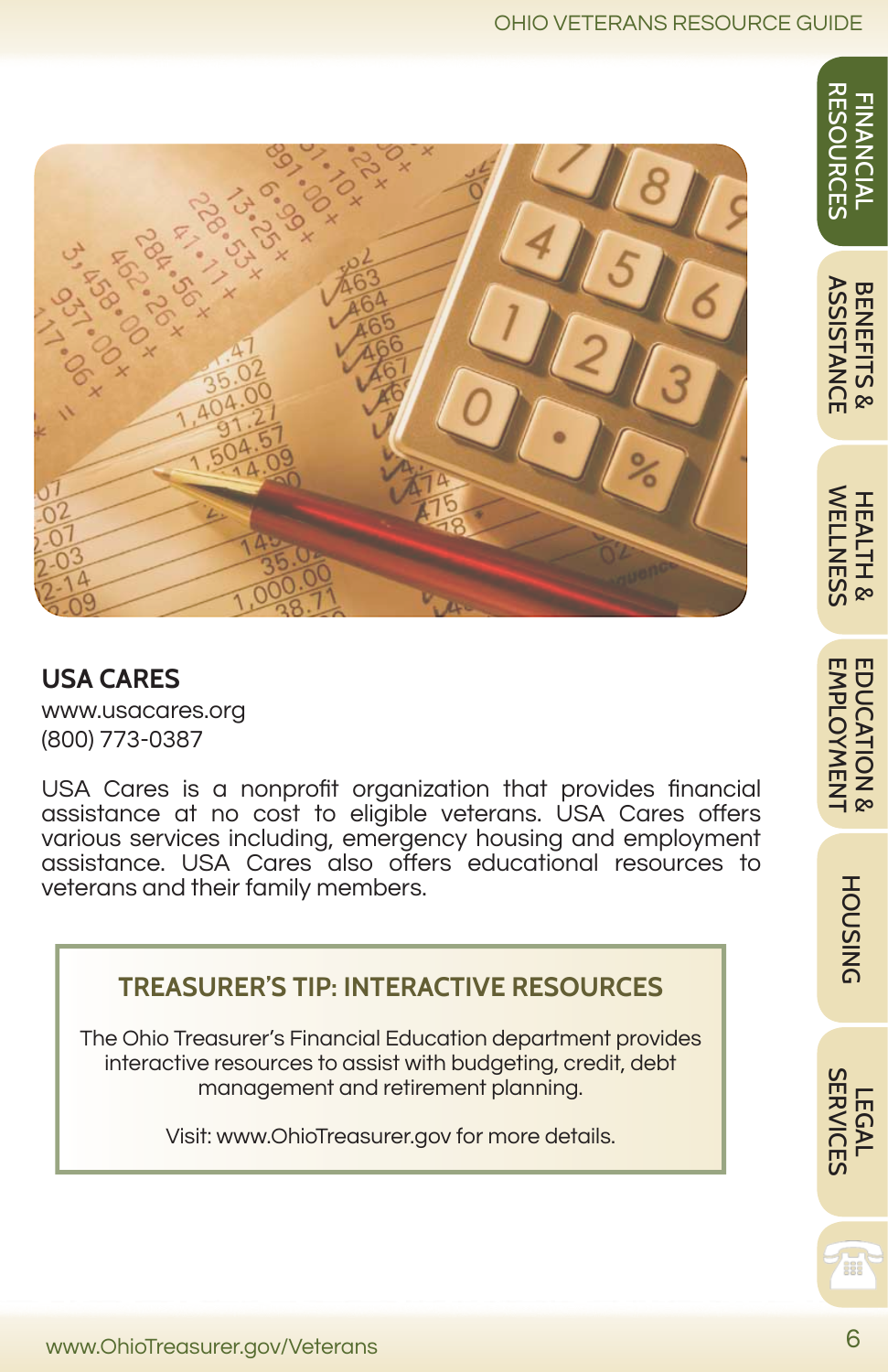

## **BENEFITS & ASSISTANCE**

#### **AMERICAN LEGION OF OHIO**

[www.ohiolegion.com](http://www.ohiolegion.com) (740) 362-7478

At each of its 610 posts, American Legion of Ohio has Service Officers whose primary duties are to assist in the compilation and completion of the forms required to file a Department of Veterans Affairs (VA) claim.

## **AMERICAN VETERANS (AMVETS)**

[www.ohamvets.org](http://www.ohamvets.org) (614) 431-6990

AMVETS protects and enhances American veterans' entitlements to help improve the quality of life for veterans and their families, along with the community in which they live.

## **COUNTY VETERANS SERVICE OFFICERS (CVSO)**

[dvs.ohio.gov/home/county\\_veterans\\_service\\_offices.aspx](http://dvs.ohio.gov/home/county_veterans_service_offices.aspx)

CVSOs work one-on-one with veterans to identify the types of VA assistance they are eligible for, and then prepare their benefits claims. Also, CVSOs routinely refer veterans to nonprofit organizations, local government agencies and community services. Ohio CVSOs phone numbers are listed on pages 23-28.

## **DISABLED AMERICAN VETERANS**

[www.ohiodav.org](http://www.ohiodav.org) (614) 221-3582

Disabled American Veterans provides assistance to disabled veterans and their families and helps them obtain benefits and services provided by the Department of Veterans Affairs.

LEGAL<br>SERVICES

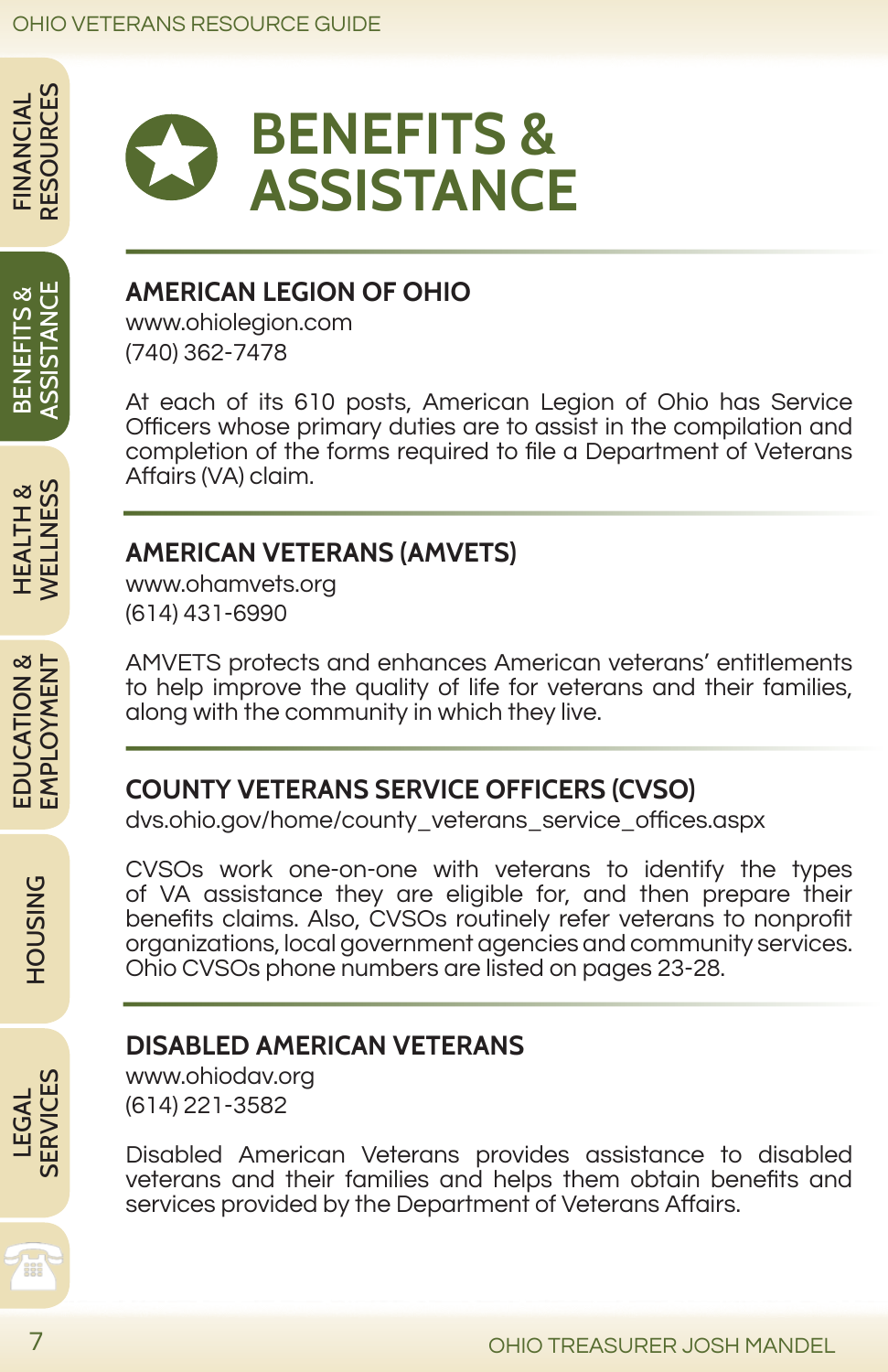## **IRAQ AND AFGHANISTAN VETERANS OF AMERICA (IAVA)**

[www.iava.org](http://www.iava.org) (212) 982-9699

Iraq and Afghanistan Veterans of America offers a wide array of programs to veterans who served in Iraq or Afghanistan.

## **NATIONAL RESOURCE DIRECTORY**

[www.nrd.gov](http://www.nrd.gov)

The National Resource Directory connects service members and veterans to supportive services such as scholarships, unemployment benefits, transportation assistance and financial counseling.

## **OHIO LICENSE PLATES**

[www.bmv.ohio.gov/special\\_plates\\_military\\_plates.stm](http://www.bmv.ohio.gov/special_plates_military_plates.stm)

Veterans renewing their license plates are eligible to obtain a free armed forces plate upon presenting a valid DD-214. Ohio BMV offers 40 different types of specialty plates for veterans.

## **UNITED STATES VETERANS INC., CHAMBER OF COMMERCE**

[www.usvinccc.com](http://www.usvinccc.com) (888) 961-9880

The United States Veterans Inc., Chamber of Commerce provides training, business development assistance and networking opportunities to veterans and their families.

## **TREASURER'S TIP: FILING A CLAIM**

Need help filing a claim? Your County Veterans Service Office can assist. The CVSO phone numbers are listed on pages 23-28.

Financial Resources

**RESOURCES FINANCIAL** 

ASSISTANCE BENEFITS &

 $\infty$ 

**ASSISTANCE BENEFITS** 

WELLNESS HEALTH &

**WELLNESS HEALTH &** 

Bee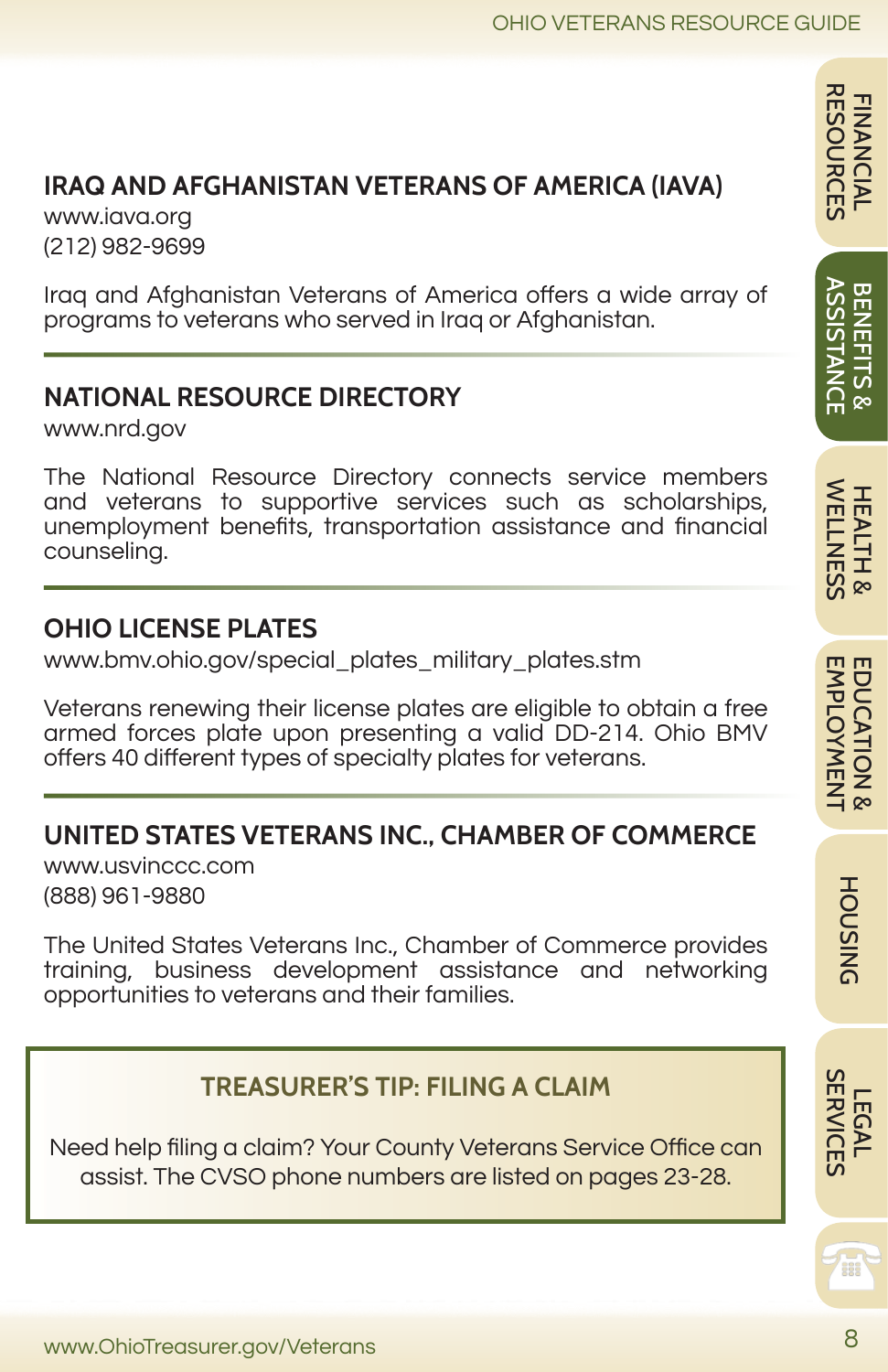

## **BENEFITS & ASSISTANCE**

#### **VETERANS AFFAIRS BURIAL AND TOMBSTONES**

[www.cem.va.gov](http://www.cem.va.gov)

The Department of Veterans Affairs offers burial benefits to qualifying veterans and their family members. Qualifying veterans can be buried in a national cemetery at no charge. If buried in a private cemetery, the VA will provide a tombstone and medallion. Contact your County Veteran Service Office for more information (phone numbers are on pages 23-28).

#### **VETERANS AFFAIRS PENSION BENEFITS**

[www.benefits.va.gov/pension](http://www.benefits.va.gov/pension) (800) 827-1000

The Department of Veterans Affairs Pension program offers a taxfree monetary benefit to eligible low-income veterans. A survivor's benefit is also available to eligible family members of a deceased veteran.





888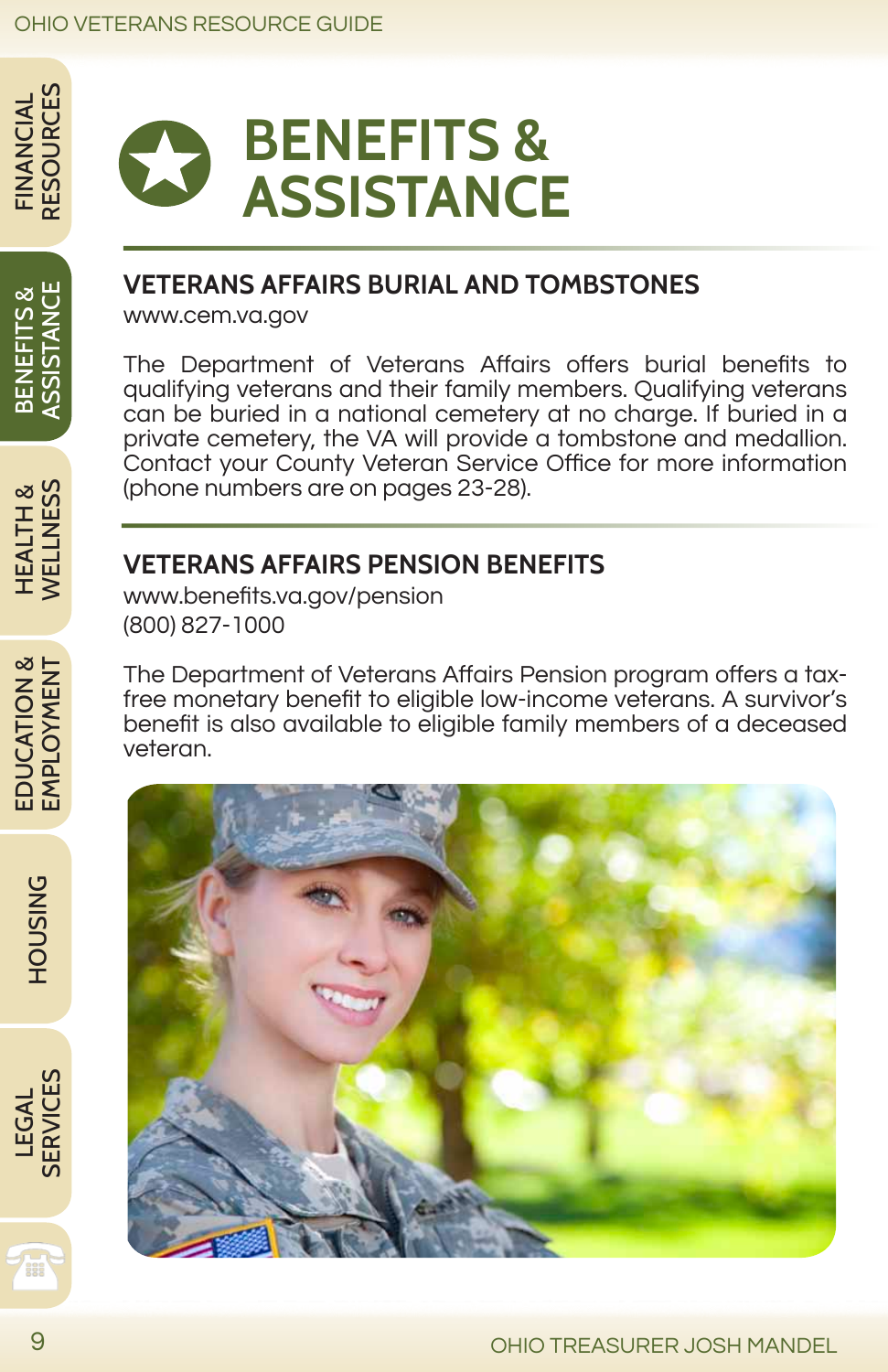## **VETERANS BENEFITS ADMINISTRATION (VBA)**

[www.vba.va.gov](http://www.vba.va.gov) (800) 827-1000

The Veterans Benefits Administration provides the various benefits offered by the Department of Veterans Affairs (VA), including disability compensation, housing assistance and vocational rehabilitation.

#### **VETERANS OF FOREIGN WARS (VFW)**

[www.ohiovfw.org](http://www.ohiovfw.org) (614) 224-1838

Veterans of Foreign Wars offers research, advice and assistance for veterans filing claims for benefits. The VFW assists veterans in reopening claims, following up on previous claims and assisting with appeals and reviewing denied claims. The VFW will also answer, research and assist with inquiries about medical, death/ burial and other miscellaneous benefits.

#### **VIETNAM VETERANS OF AMERICA (VVA)**

[www.vva.org](http://www.vva.org) (614) 228-0188

Vietnam Veterans of America advocates on issues important to veterans of the Vietnam War. The VVA assists veterans in obtaining the quality healthcare they deserve, along with holding government officials accountable on supporting veterans' benefits.

## **TREASURER'S TIP: DISCHARGE PAPERS**

Veterans can file their DD-214 at their local courthouse or with their CVSO.

For more information go to [www.ohiorecorders.com](http://www.ohiorecorders.com)

ASSISTANCE **ASSISTANCE BENEFITS** BENEFITS &  $\infty$ 

egg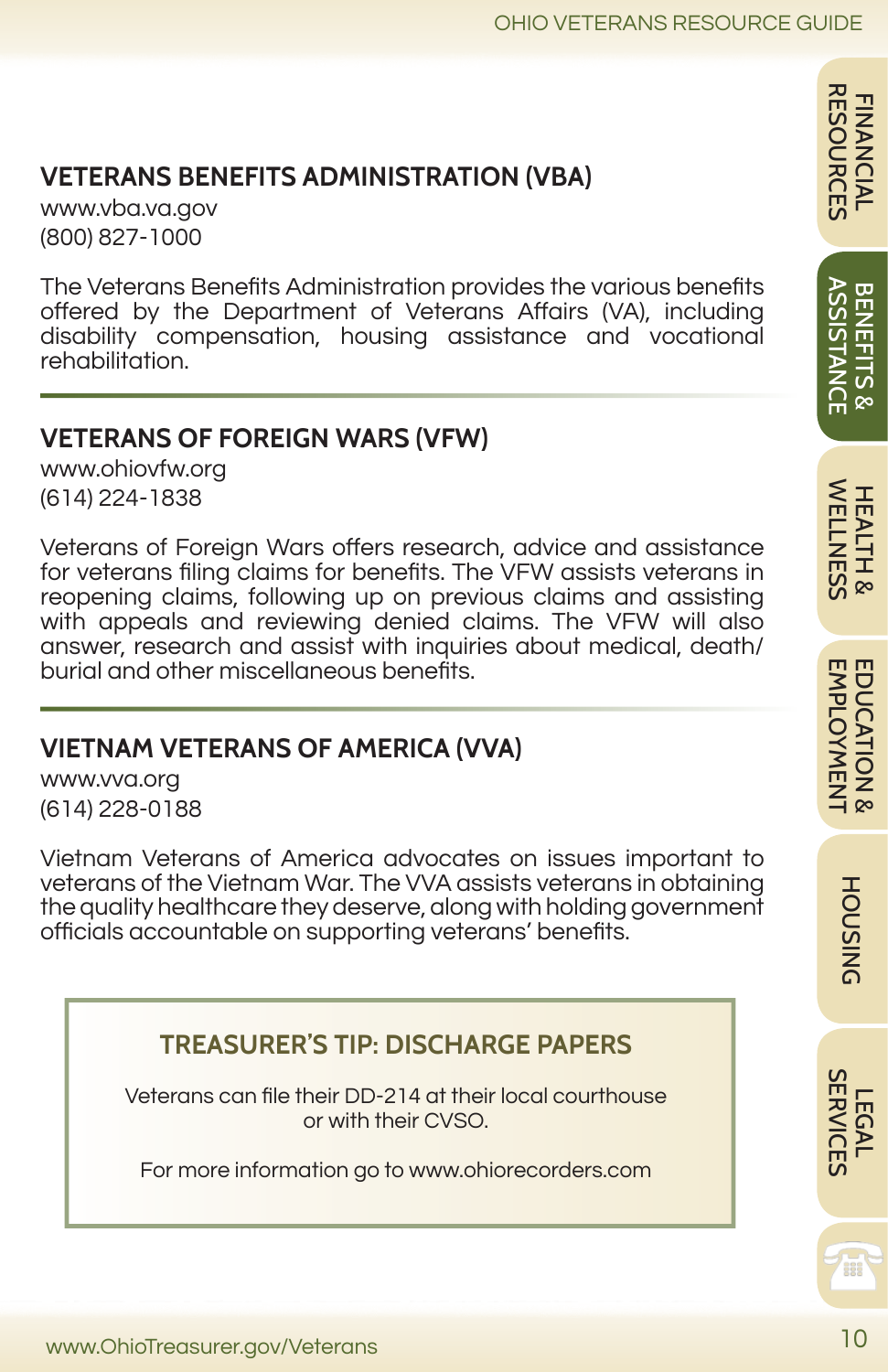BENEFITS & ASSISTANCE

ASSISTANCE BENEFITS &

## **HEALTH & WELLNESS**

#### **CIVILIAN HEALTH AND MEDICAL PROGRAM OF THE DEPARTMENT OF VETERANS AFFAIRS (CHAMPVA)**

[www.va.gov/hac/forbeneficiaries/champva/champva.asp](http://www.va.gov/hac/forbeneficiaries/champva/champva.asp) (800) 733-8387

The Civilian Health and Medical Program of the Department of Veterans Affairs (CHAMPVA) is a comprehensive health care program in which the VA shares the cost of covered health care services and supplies with eligible beneficiaries. The program is administered by Chief Business Office Purchased Care. If you are currently a TRICARE beneficiary, you are not eligible for CHAMPVA.

#### **OHIO CARES**

[www.ohiocares.ohio.gov](http://www.ohiocares.ohio.gov) (800) 761-0868

Ohio Cares is a network of state and local agencies that support the behavioral health of returning veterans and their families. This program enhances the behavioral health services provided by the Department of Veteran Affairs.

## **OHIO COMBAT VETERANS**

[www.ohiocombatveterans.org](http://www.ohiocombatveterans.org) (614) 777-6040

Ohio Combat Veterans is a social program whose goal is to make a veteran's shift into civilian life, after combat, as smooth as possible. The program focuses on reducing a veteran's feelings of isolation, loneliness, depression and lowering the rates of alcoholism and drug abuse.

EDUCATION &<br>EMPLOYMENT EDUCATION & EMPLOYMENT

> **HOUSING** HOUSING

LEGAL<br>SERVICES

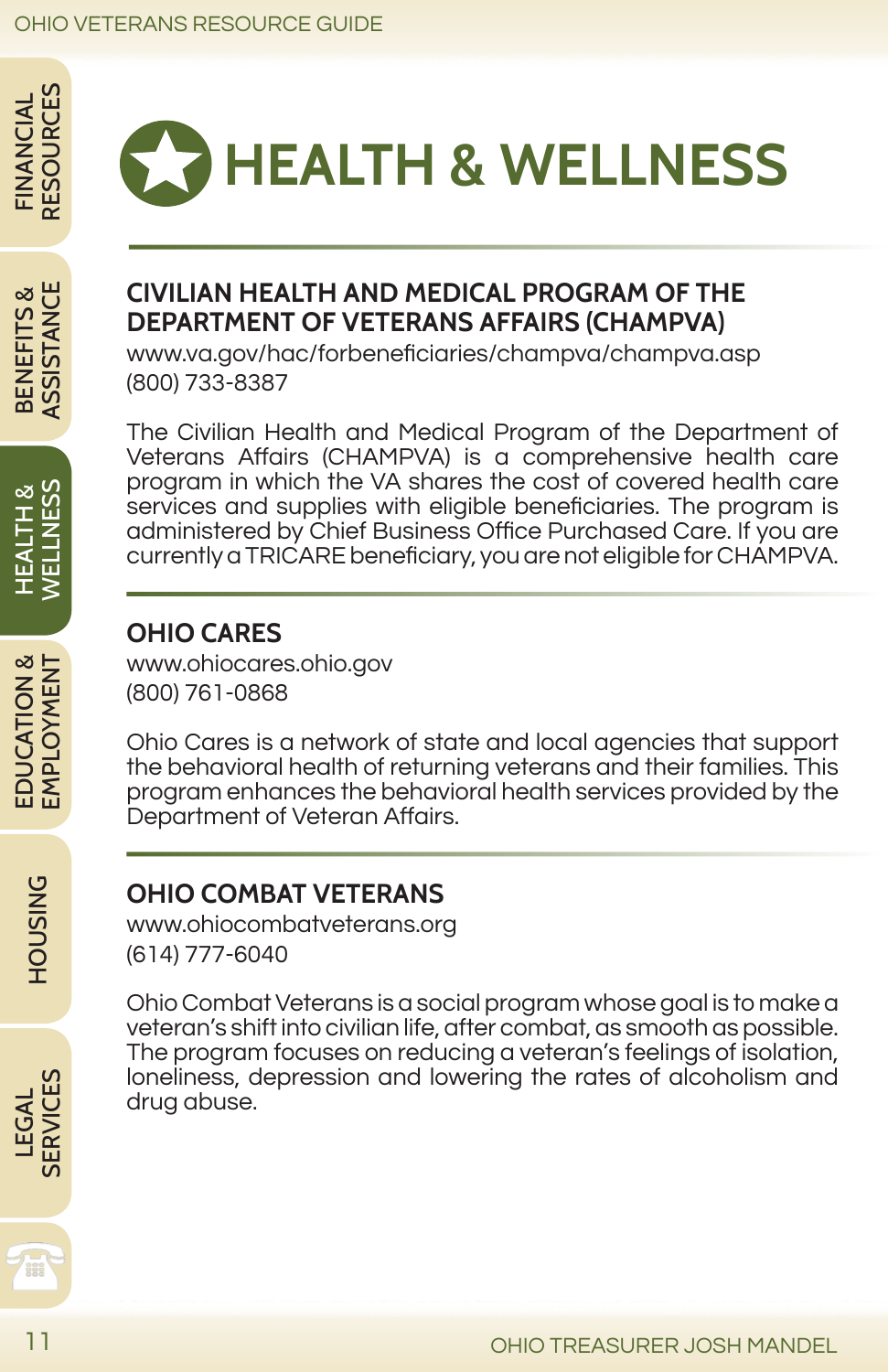## **THE PATRIOT PROJECT**

[www.patriot-project.org](http://www.patriot-project.org)

The Patriot Project, an Ohio-based organization, is a network of chiropractors who assist eligible disabled veterans and active duty military personnel by offering free chiropractic care. Currently there are more than 40 chiropractors in Ohio involved in the Patriot Project.

#### **TRICARE**

[www.tricare.mil](http://www.tricare.mil) (877) 874-2273

TRICARE is a health care provider for eligible veterans, service members and their families. TRICARE provides low cost prescription drugs through mail order and local retail pharmacies. Prescriptions that are filled at military treatment facilities are free of charge.

#### **VETERANS AFFAIRS HEALTH BENEFITS**

[www.va.gov/healthbenefits](http://www.va.gov/healthbenefits) (877) 222-8387

The Department of Veterans Affairs (VA) offers health benefits to most veterans without charging enrollment fees, monthly premiums or deductibles. The VA provides access to health care at 44 facilities across Ohio.

#### **VETERANS AFFAIRS MENTAL HEALTH COUNSELING**

[www.vetcenter.va.gov](http://www.vetcenter.va.gov) General: (877) 927-8387 Crisis Hotline: (800) 273-8255

The Department of Veterans Affairs provides mental health counseling at seven centers across Ohio. It also operates a Crisis Hotline offering free and confidential support for veterans and their families.

**ASSISTANCE** ASSISTANCE **BENEFITS** BENEFITS &  $\infty$ 

WELLNESS HEALTH &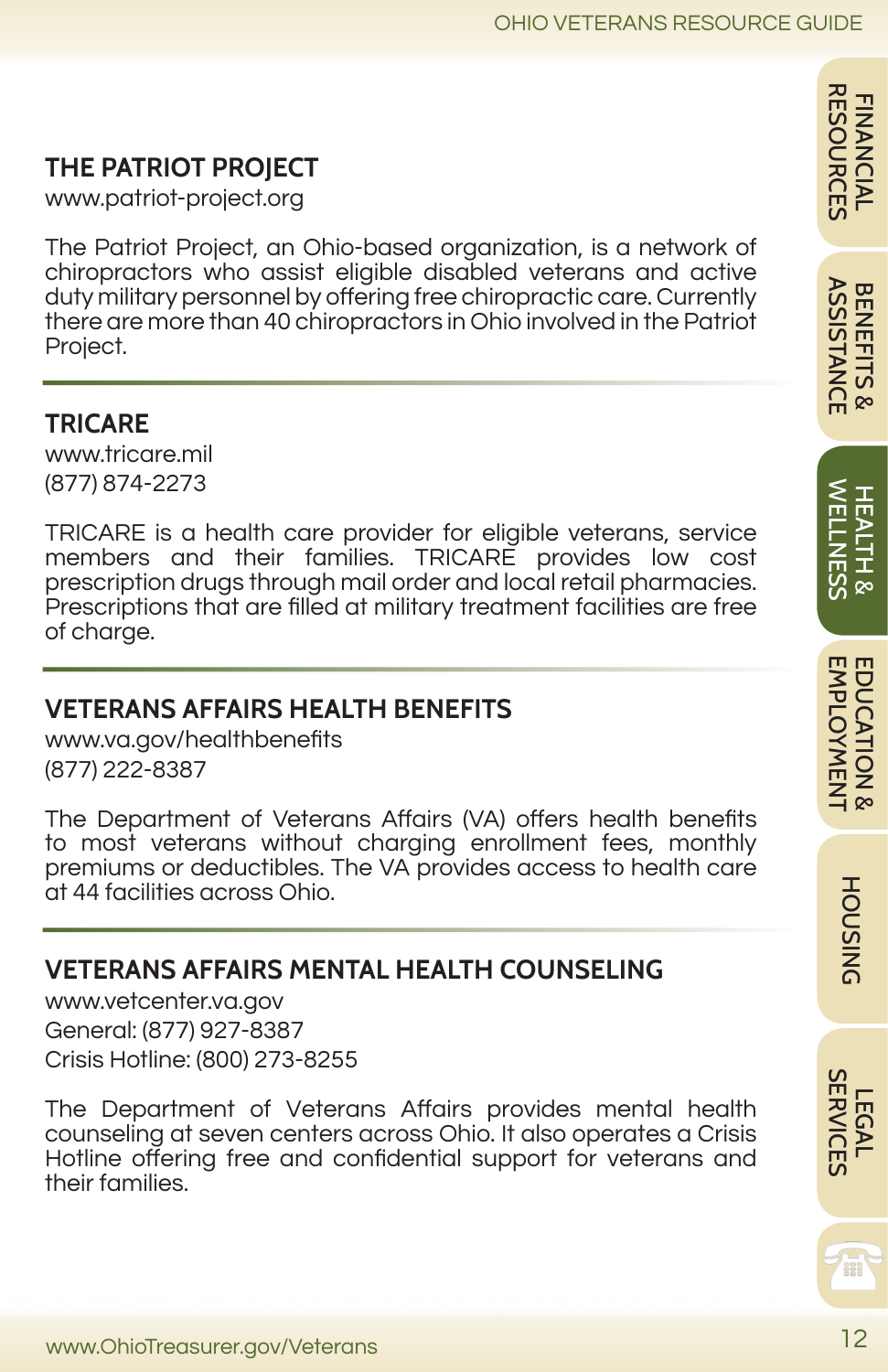## **EDUCATION & EMPLOYMENT**

#### **DEPARTMENT OF DEFENSE VETERANS (DOD)**

[godefense.cpms.osd.mil/veterans](http://godefense.cpms.osd.mil/veterans) (888) 363-4872

The Department of Defense provides employment opportunities for veterans. Through their website, veterans can access DOD job fairs, a state map displaying all available positions and helpful tips on applying for a job.

#### **FEDS HIRE VETS**

[www.fedshirevets.gov](http://www.fedshirevets.gov) (202) 606-7304

Feds Hire Vets is a program designed to help military veterans transition into the federal workforce.

#### **HELMETS TO HARDHATS**

[www.helmetstohardhats.org](http://www.helmetstohardhats.org) (866) 741-6210

Helmets to Hardhats helps military service members successfully transition back into civilian life by offering them the means to secure a quality career in the construction industry. Military service members are offered a three to five year apprenticeship at no cost.

## **TREASURER'S TIP: MILITARY RECORDS**

Need to access your military records? Find your records at the National Archives.

Visit: [www.nationalarchives.gov/veterans](http://www.archives.gov/veterans)

888

Financial Resources

FINANCIAL<br>RESOURCES

HOUSING

**HOUSING** 

LEGAL<br>SERVICES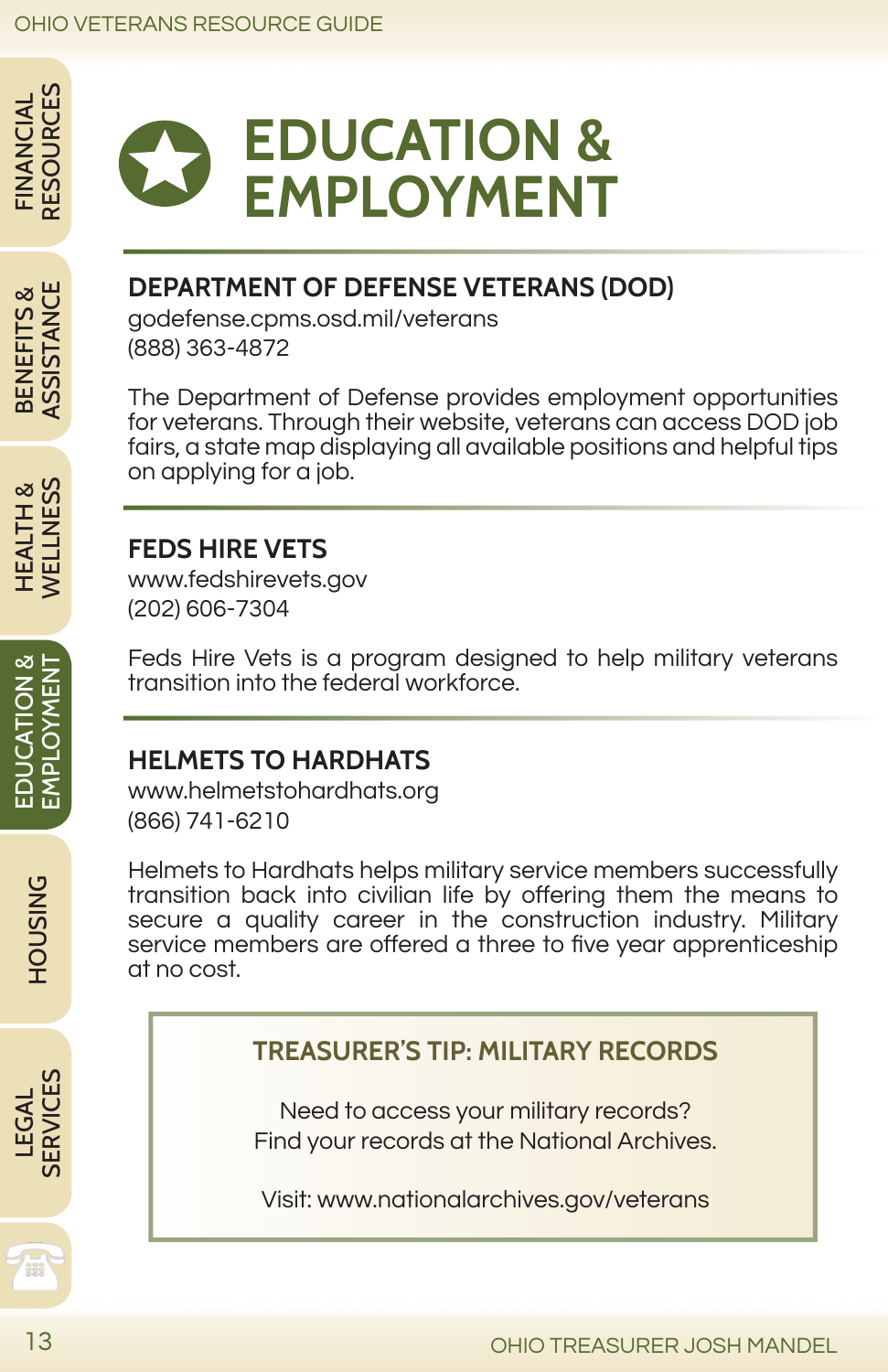#### OHIO VETERANS RESOURCE GUIDE

## **HIRING OUR HEROES**

[www.uschamber.com/hiringourheroes](http://www.uschamber.com/hiringourheroes) (202) 659-6000

Hiring Our Heroes is a program operated by the U.S. Chamber of Commerce Foundation. The statewide initiative was launched in 2011 to help veterans, service members and military spouses find employment by having state and local chambers and their partners hold job fairs across the nation.

#### **OHIO DEPARTMENT OF JOB AND FAMILY SERVICES VETERANS PROGRAM**

[jfs.ohio.gov/veterans/index.stm](http://jfs.ohio.gov/veterans/index.stm) (888) 296-7541

The Ohio Department of Job and Family Services Veterans Program provides employment and training resources to eligible veterans. Programs are implemented to increase opportunities for veterans to obtain job training and employment.

## **OHIO STATE APPROVING AGENCY**

[dvs.ohio.gov/veterans\\_education/state\\_approving\\_agency.aspx](http://dvs.ohio.gov/veterans_education/state_approving_agency.aspx) 

The Ohio State Approving Agency works with veterans and a Certifying Officer to provide on-the-job or apprenticeship training to eligible veterans and teaches the skills necessary for jobs in the civilian workforce.

## **OHIO MEANS VETERAN JOBS**

[www.ohiomeansveteranjobs.com](http://www.ohiomeansveteranjobs.com)

The Ohio Department of Job and Family Services Ohio Means Veteran Jobs website is an online resource that provides information and tools to assist in the transition to civilian life. These resources include a list of veteran friendly employers, information on Federal and State benefits, job search capabilities, resume writing and a

Financial Resources

**RESOURCES FINANCIAL** 



egg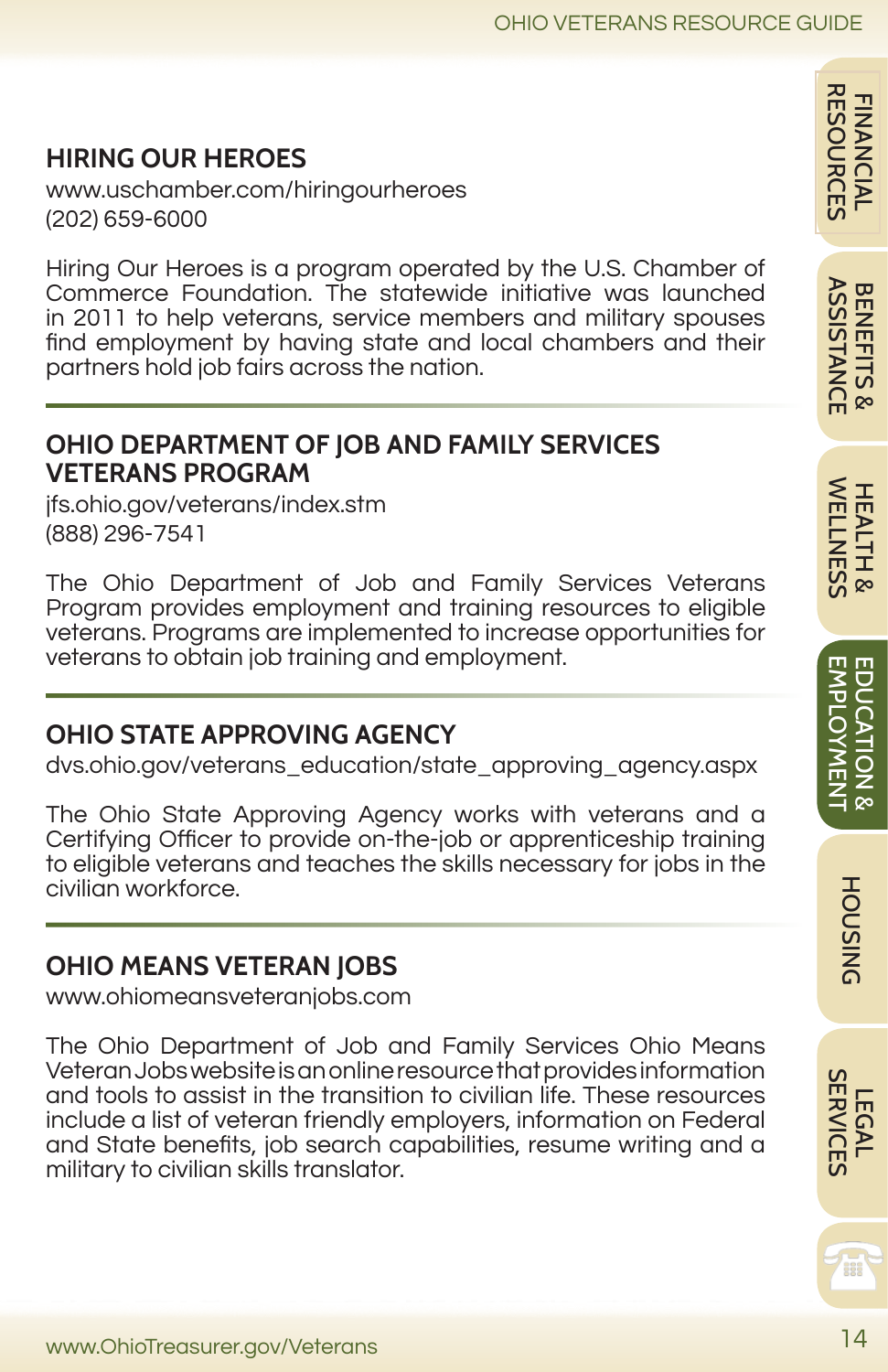## **EDUCATION & EMPLOYMENT**

## **TROOPS TO ENERGY JOBS**

[www.troopstoenergyjobs.com](http://www.troopstoenergyjobs.com)

Troops to Energy Jobs accelerates the training and employability of veterans for work in the energy sector. The program offers veterans the opportunity to be placed throughout the United States.

## **TROOPS TO TEACHERS**

[www.troopstoteachers.ohio.gov](http://www.troopstoteachers.ohio.gov) (800) 852-6064

Troops to Teachers is an assistance program that helps eligible military personnel use their skills, knowledge and experience in schools. This program is the product of collaboration between the U.S. Department of Education and the Department of Defense.

#### **UNIFORM SERVICES EMPLOYMENT & REEMPLOYMENT RIGHTS ACT (USERRA)**

[www.dol.gov/vets/programs/userra](http://www.dol.gov/vets/programs/userra) (614) 466-2768

The Uniform Services Employment & Reemployment Rights Act protects veterans' careers so that they may be reemployed at their civilian careers after returning from duty and are not discriminated against due to their military service.

#### **TREASURER'S TIP: RESUME WRITING**

Don't use military terms when writing a resume. Remember, not all prospective employers will understand basic military terminology.

ASSISTANCE ASSISTANCE BENEFITS & BENEFITS & **HEALTH &<br>WELLNESS** WELLNESS HEALTH &

Financial Resources

FINANCIAL<br>RESOURCES

CATION & EDUCATION & EMPLOYMENT EDUCATION &<br>EMPLOYMENT

**HOUSING** HOUSING

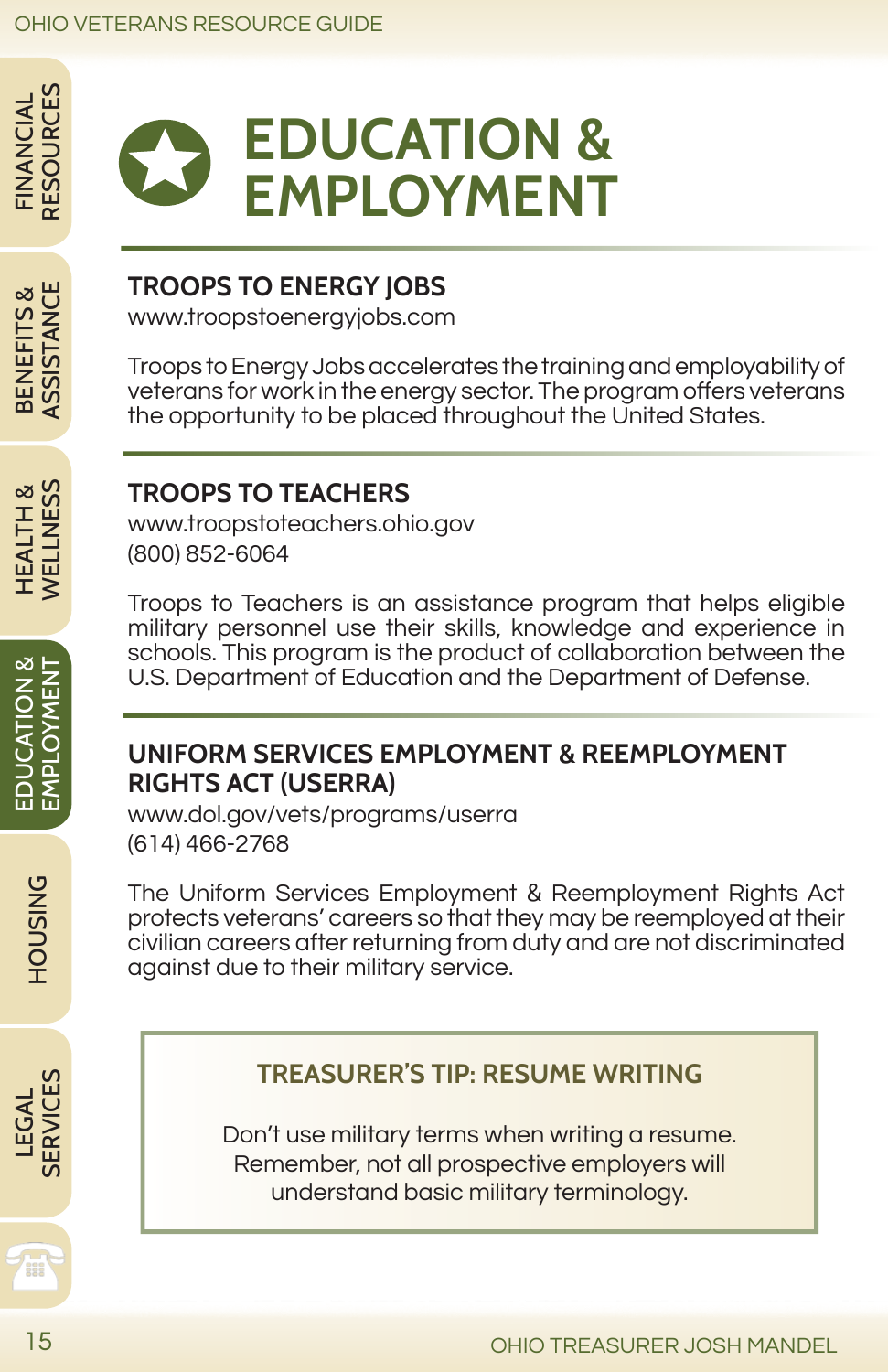## **VETERANS JOB BANK**

[www.nrd.gov/home/veterans\\_job\\_bank](http://www.nrd.gov/home/veterans_job_bank)

The Veterans Job Bank, powered by the National Resource Directory, provides employment opportunities targeted to veterans and works with businesses to identify qualified veterans for available jobs. The Veterans Job Bank offers access to employment opportunities for transitional service members and veterans.

## **VETERAN JOBS CENTER**

[veteranjobs.stripes.com](http://veteranjobs.stripes.com)

Stars & Stripes offers a Jobs Center through their website that gives veterans access to thousands of jobs available throughout the country.

## **VETERANS EDUCATION PROGRAMS**

[www.gibill.va.gov](http://www.gibill.va.gov)

The Department of Veterans Affairs offers many educational programs for active duty personnel and veterans. Many veterans and active duty personnel are eligible for more than one program offered through the Department of Veterans Affairs.

#### **VOCATIONAL REHABILITATION AND EMPLOYMENT PROGRAM (VR&E)**

[www.vba.va.gov/bln/vre](http://www.vba.va.gov/bln/vre) (800) 827-1000

The Vocational Rehabilitation and Employment Program assists veterans with a service-connected disability of 10% or greater to maintain employment, become employed and live suitable lifestyles. The VR&E also offers post-secondary training, on-thejob training and independent living services for veterans who are unable to work.

Financial Resources

**RESOURCES** 

 $\frac{8}{8}$ 

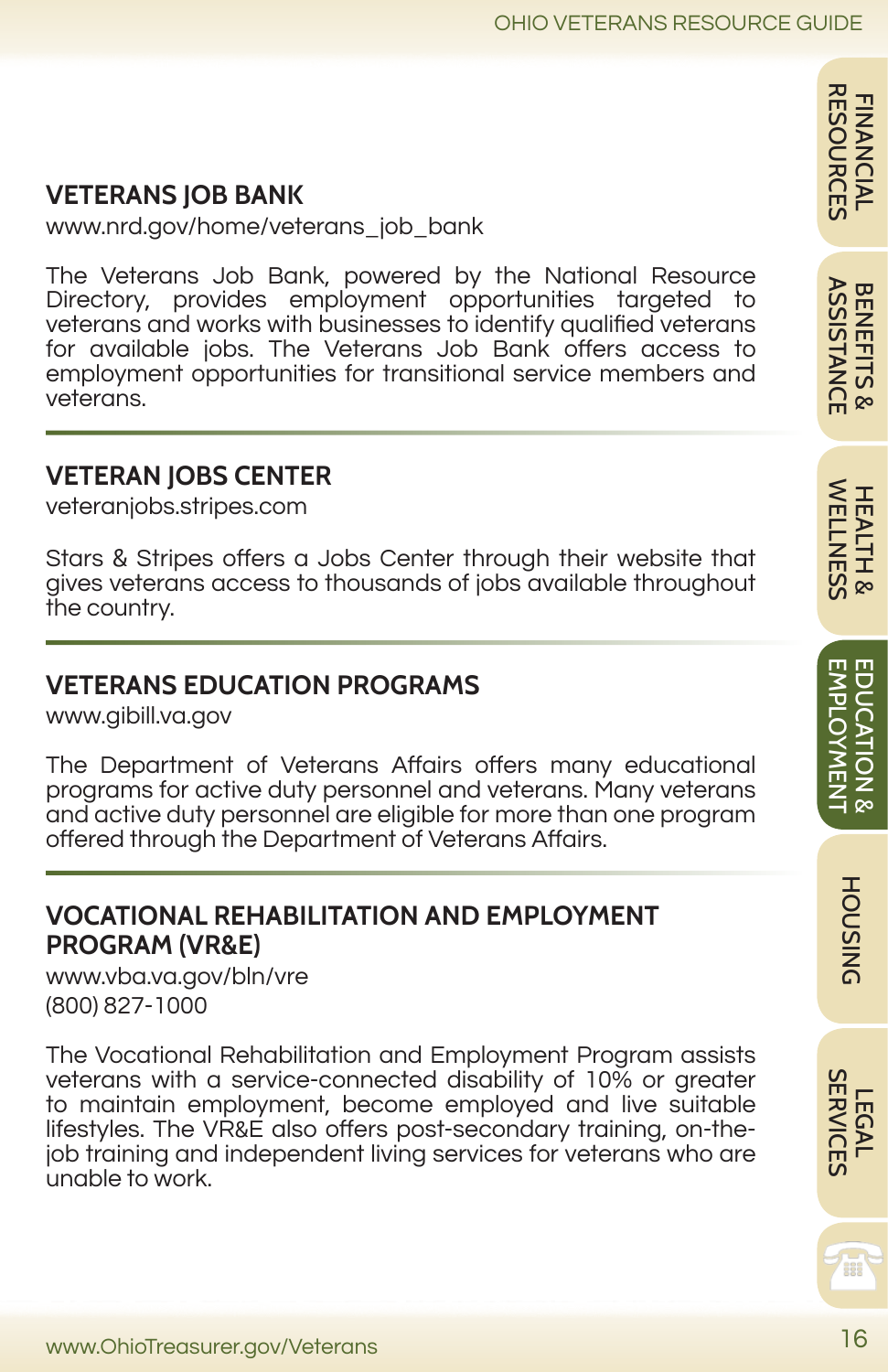

## **HOUSING**

#### **DEPARTMENT OF VETERANS AFFAIRS**

[www.homeloans.va.gov](http://www.homeloans.va.gov) (800) 729-5772

The Department of Veterans Affairs (VA) may be able to assist veterans who are having difficulty paying their mortgages. The VA can assist veterans by working with loan servicers to review payment plans or make modifications to their loans that provide more time to make overdue payments. Veterans Affairs loan specialists can also assist in converting a conventional mortgage to a VA-guaranteed home loan.

#### **DEPARTMENT OF HOUSING AND URBAN DEVELOPMENT (HUD)**

[www.hud.gov](http://www.hud.gov) (800) 569-4287

HUD-approved housing counseling agencies are available to provide information and assistance on avoiding foreclosure.

#### **MAKING HOME AFFORDABLE**

[www.makinghomeaffordable.gov/programs/military-resources](http://www.makinghomeaffordable.gov/programs/military-resources) (888) 995-4673

Making Home Affordable is a group that works to prevent foreclosure on struggling veterans. Military homeowners who are displaced by a job-related move may qualify for resources to prevent the loss of their home.

BENEFITS & ASSISTANCE

ASSISTANCE BENEFITS&

EDUCATION &<br>EMPLOYMENT EDUCATION & EMPLOYMENT

**BEE**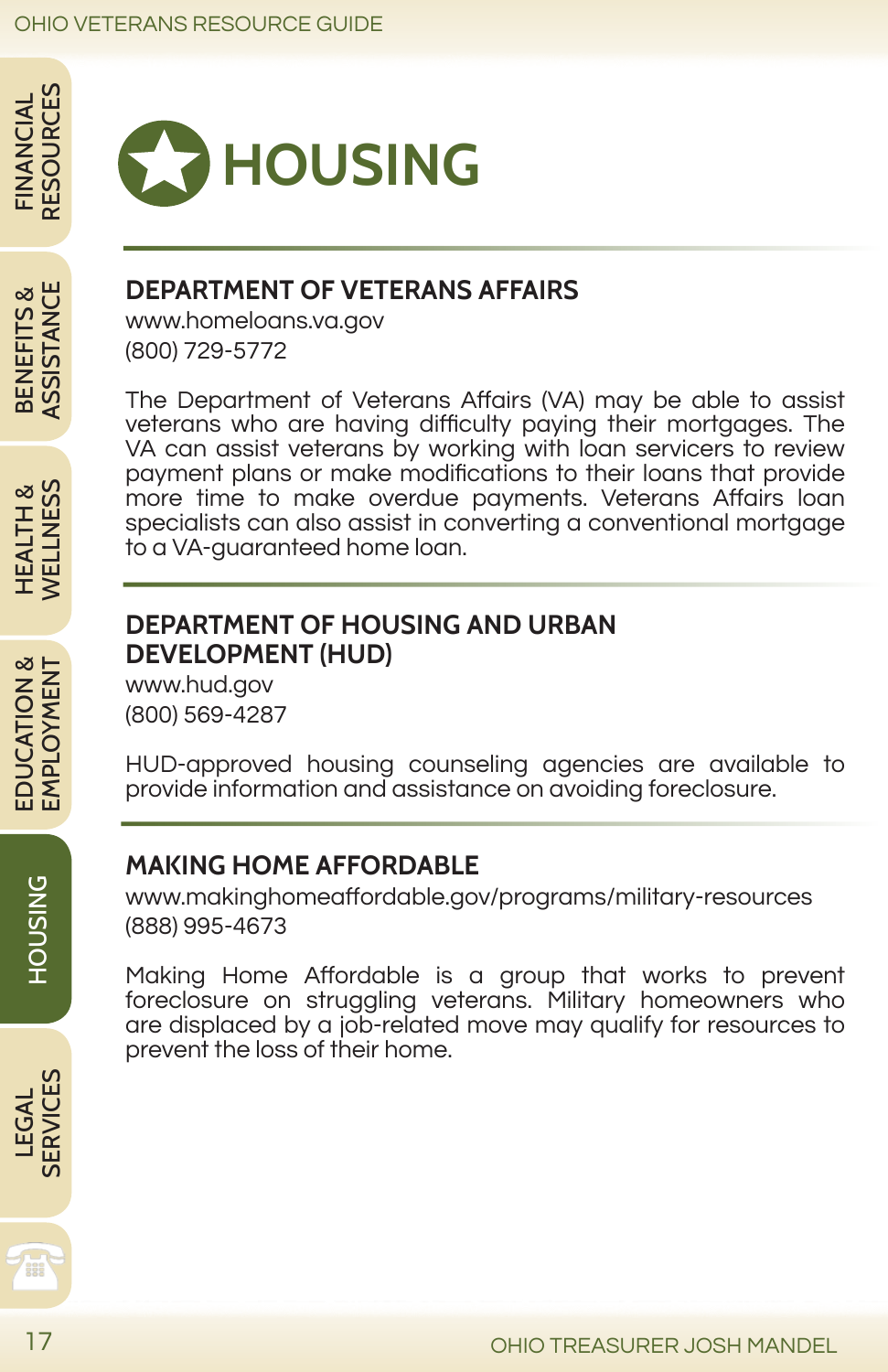## **OHIO HEROES PROGRAM**

[www.ohiohome.org/homebuyer/heroes.aspx](http://www.ohiohome.org/homebuyer/heroes.aspx) (888) 362-6432

The Ohio Heroes program is administered by the Ohio Housing Finance Agency (OHFA). Ohio Heroes provides veterans, active military and reserves with all the benefits of OHFA's first-time homebuyer program at a lower interest rate.

## **SAVE THE DREAM OHIO**

[www.savethedream.ohio.gov](http://www.savethedream.ohio.gov) (888) 404-4674

The Save the Dream program helps Ohio veterans struggling to make timely house payments. The Ohio Housing Finance Agency (OHFA) administers federal funds that help veterans and their families avoid foreclosure when dealing with a loss of income. This includes rescue payment assistance, assistance in modifying loans and other transitional assistance.



222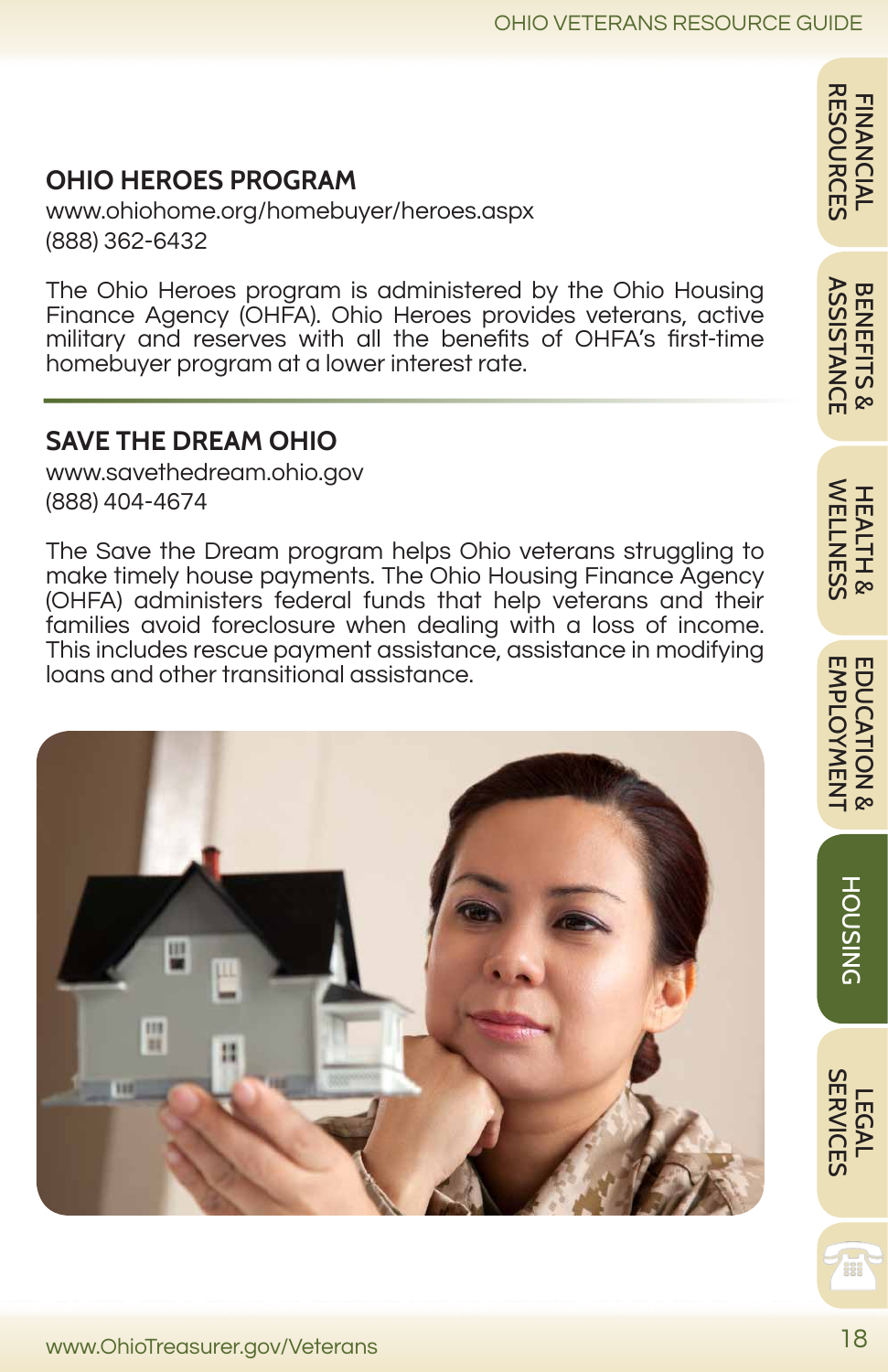

BENEFITS & ASSISTANCE

ASSISTANCE BENEFITS &

## **LEGAL SERVICES**

#### **BETTER BUSINESS BUREAU MILITARY LINE**

[www.bbb.org/us/military-line](http://www.bbb.org/us/military-line)

The Better Business Bureau offers financial readiness classes near military facilities to help service members identify consumer threats and to file complaints, if necessary.

#### **MILITARY SENTINEL**

[www.ftc.gov/sentinel/military](http://www.ftc.gov/sentinel/military) (877) 382-4357

Military Sentinel is a centralized online collection of consumer fraud and identity theft complaints. The Military Sentinel is a joint initiative of the Department of Defense and the Federal Trade Commission. Military personnel may file a complaint or receive more information by visiting the online database.

#### **NATIONAL VETERANS LEGAL SERVICES PROGRAM**

[www.nvlsp.org](http://www.nvlsp.org) (202) 265-8305

The National Veterans Legal Services Program is a nonprofit organization that protects the benefits of our nation's veterans and active duty military by providing legal services to veterans.

#### **TREASURER'S TIP: SCAMS**

Be aware! Check out www.ohioattorneygeneral.gov for ways to protect yourself from scammers and fraud.

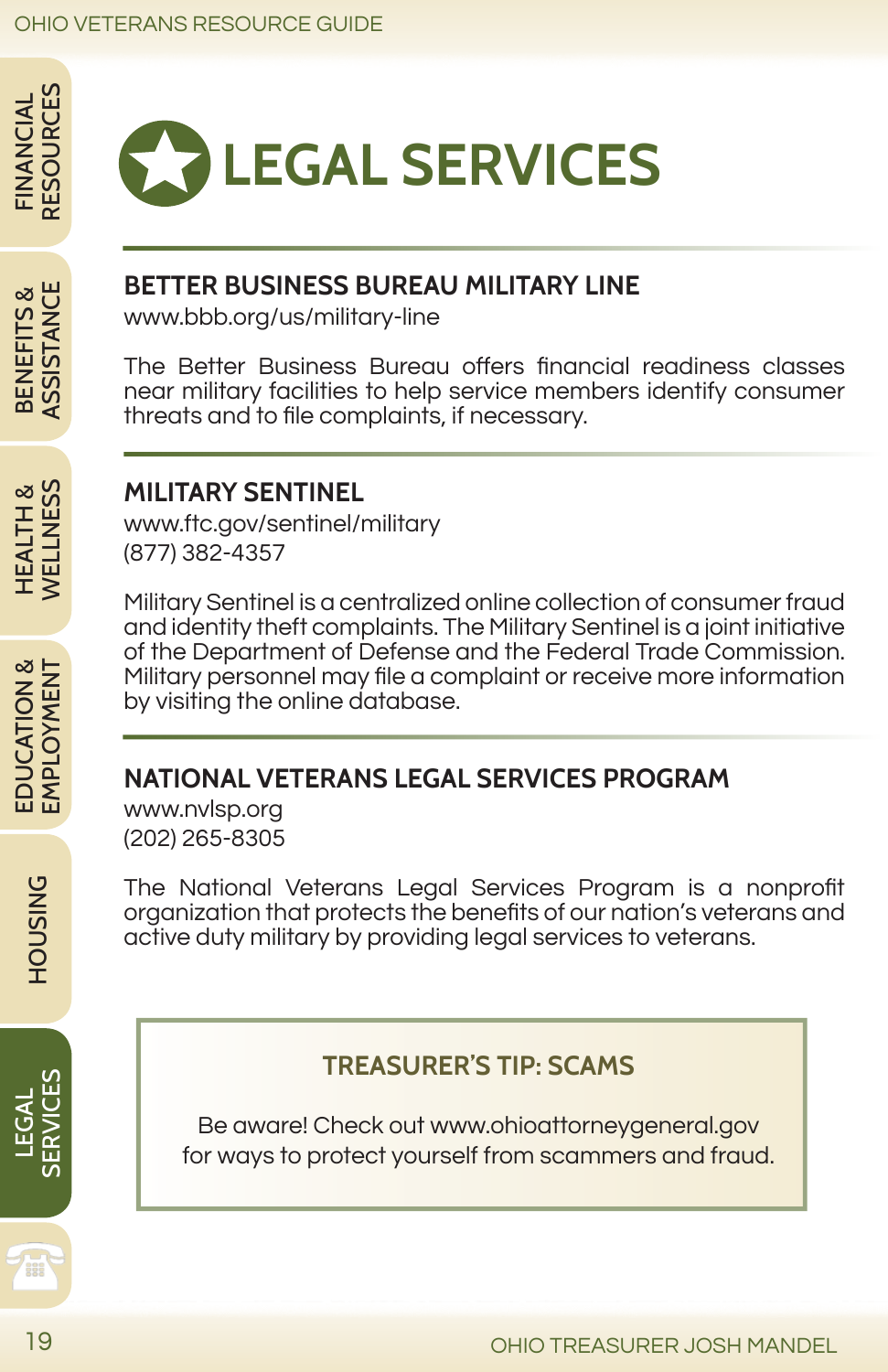

## **OHIO MILITARY/VETERAN LEGAL ASSISTANCE PROJECT**

[www.mvlap.org](http://www.mvlap.org) (877) 759-6182

The Ohio Military/Veteran Legal Assistance Project (OMVLAP) is a network of volunteer lawyers who provide free legal assistance to low-income veterans.

#### **THE PATRIOT PROGRAM**

[www.ohioattorneygeneral.gov/individuals-and-families/military](http://www.ohioattorneygeneral.gov/individuals-and-families/military-and-veterans)[and-veterans](http://www.ohioattorneygeneral.gov/individuals-and-families/military-and-veterans) (800) 282-0515

The Ohio Attorney General's Office (AG) offers services to address the specific needs of veterans, full-time military service members and mobilized Guard and Reserve personnel. Through the program, assistant attorneys generals volunteer to provide certain legal services to military personnel and their families at no cost.

**ASSISTANCE** ASSISTANCE **BENEFITS &** BENEFITS &

**WELLNESS** WELLNESS **HEALTH &** HEALTH &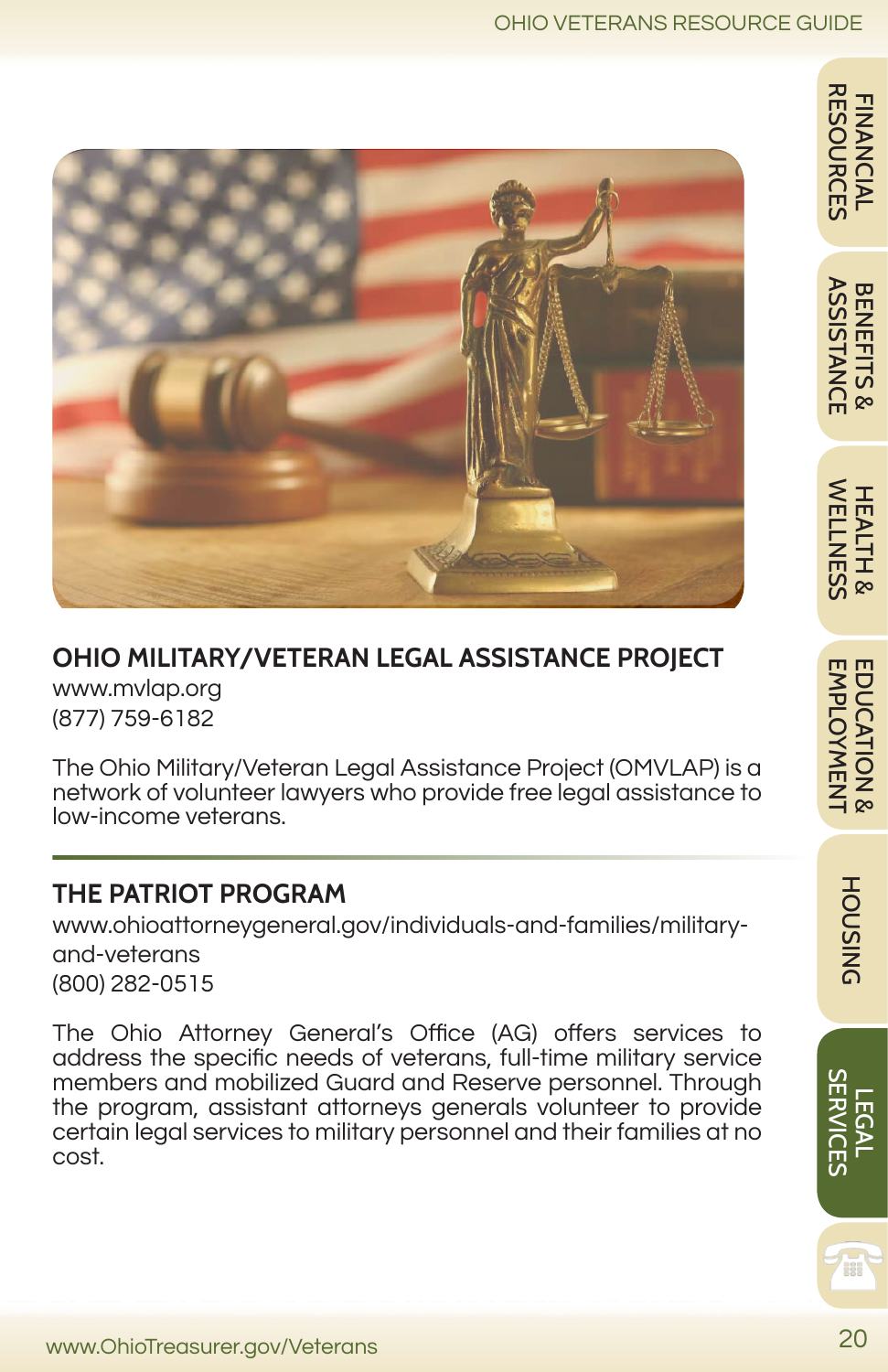## **VETERANS AFFAIRS PHONE NUMBERS**

| <b>Benefits</b>                | (800) 827-1000 |
|--------------------------------|----------------|
| Education                      | (888) 442-4551 |
| <b>Health Benefits</b>         | (877) 222-8387 |
| <b>Homeless Hotline</b>        | (877) 424-3838 |
| Life Insurance                 | (800) 419-1473 |
| Tele-nurse available 24hrs/day | (888) 838-6446 |
| <b>Veterans Crisis Hotline</b> | (800) 273-8255 |
| Womens Veteran Hotline         | (855) 829-6636 |

## **ASSISTANCE PROGRAMS**

| <b>American Red Cross</b>                | (877) 272-7337 |
|------------------------------------------|----------------|
| National Coalition for Homeless Veterans | (800) 838-4357 |
| United Way Resource Directory            | $(2-1-1)$      |
| <b>Wounded Warrior Project</b>           | (904) 296-7350 |

## **GOVERNMENT NUMBERS**

| <b>National Archives</b>            | (866) 272-6272 |
|-------------------------------------|----------------|
| Ohio Department of Veteran Services | (614) 644-0898 |
| <b>Ohio Cares</b>                   | (800) 761-0868 |
| Ohio Means Jobs                     | (888) 296-7541 |
| Ohio Jobs and Family Services       | (888) 296-7541 |
| Social Security Administration      | (800) 772-1213 |

## **TREASURER'S TIP: OHIO VETERANS**

The Ohio Department of Veterans Services phone number is:

## **1-877-OHIO-VET** (1-877-644-6838)

Financial Resources

FINANCIAL<br>RESOURCES

HEALTH &<br>WELLNESS WELLNESS HEALTH &

LEGAL<br>SERVICES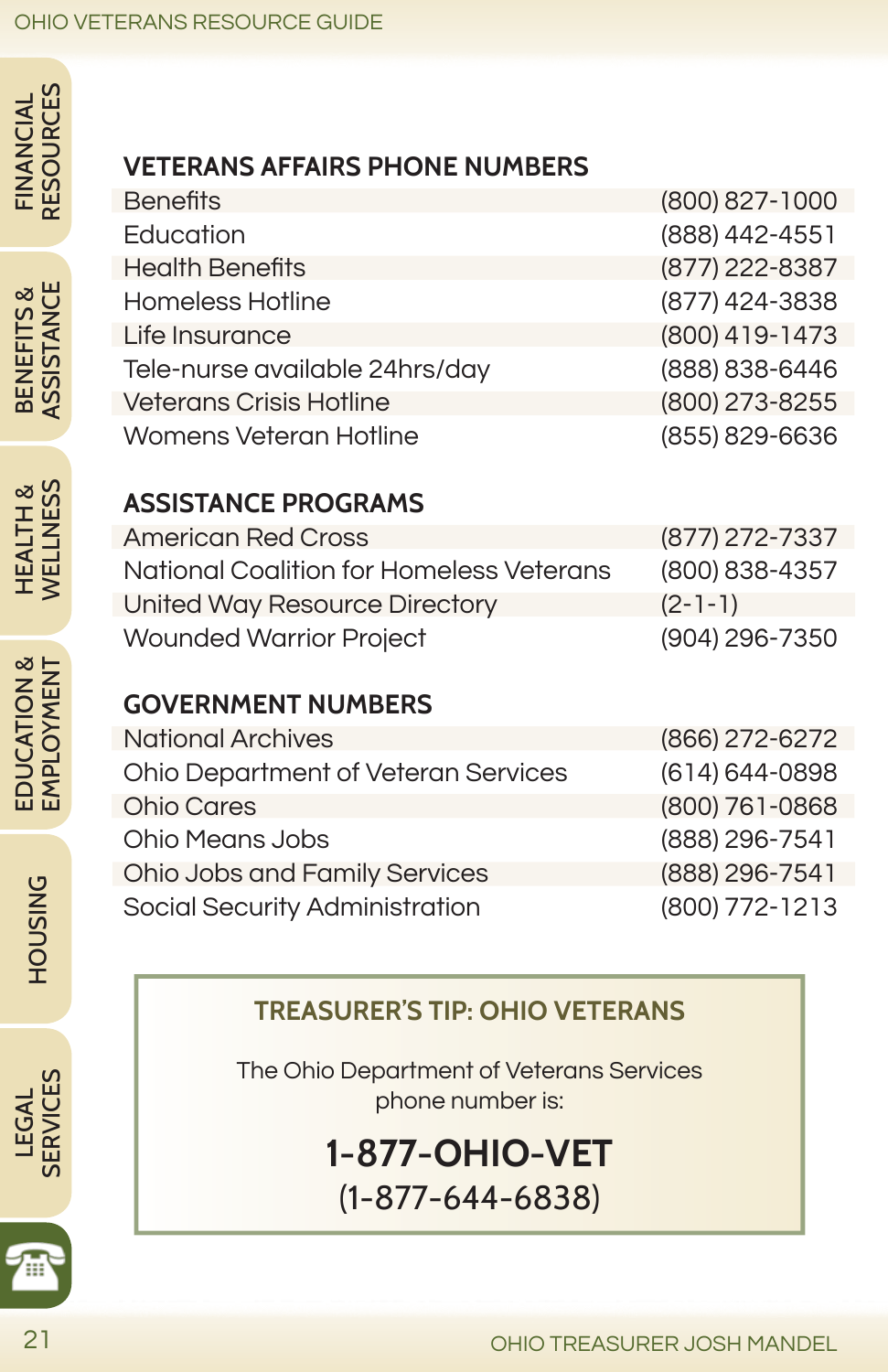(513) 684-2723 (513) 474-7777 (614) 220-0003 (419) 999-6455 (800) 541-6446 (855) 376-0868 (419) 207-0650

Financial Resources

**RESOURCES FINANCIAL** 

ASSISTANCE BENEFITS &

**ASSISTANCE BENEFITS &** 

WELLNESS HEALTH &

**WELLNESS** 

EMPLOYMENT EDUCATION &

EDUCATION &<br>EMPLOYMENT

HOUSING

**HOUSING** 

## **U.S. HOUSE OF REPRESENTATIVES**

Representative Steve Chabot (OH - 01) Representative Brad Wenstrup (OH - 02) Representative Joyce Beatty (OH - 03) Representative Jim Jordan (OH - 04) Representative Bob Latta (OH - 05) Representative Bill Johnson (OH - 06) Representative Bob Gibbs (OH - 07) Representative John Boehner (OH - 08) Representative Marcy Kaptur (OH - 09) Representative Michael Turner (OH - 10) Representative Marcia Fudge (OH - 11) Representative Patrick Tiberi (OH - 12) Representative Tim Ryan (OH - 13) Representative Dave Joyce (OH - 14) Representative Steve Stivers (OH - 15) Representative Jim Renacci (OH - 16)

#### **U.S. SENATE**

Senator Sherrod Brown (OH) Senator Rob Portman (OH)

## **OHIO ELECTED OFFICIALS**

Governor John Kasich Attorney General Mike DeWine Secretary of State John Husted Treasurer Josh Mandel Auditor Dave Yost (614) 466-3555 (800) 282-0515 (877) 767-6446 (800) 228-1102 (800) 282-0370

## **OHIO LEGISLATIVE BRANCH NUMBERS**

| Ohio House of Representatives | (800) 282-0253 |
|-------------------------------|----------------|
| Ohio Senate                   | (800) 282-0253 |

(800) 582-1001 (800) 964-4699 (937) 225-2843 (330) 835-4758 (855) 728-6412 (330) 373-0074 (800) 447-0529 (614) 771-4968 (855) 334-0040

(888) 896-6446 (800) 205-6446

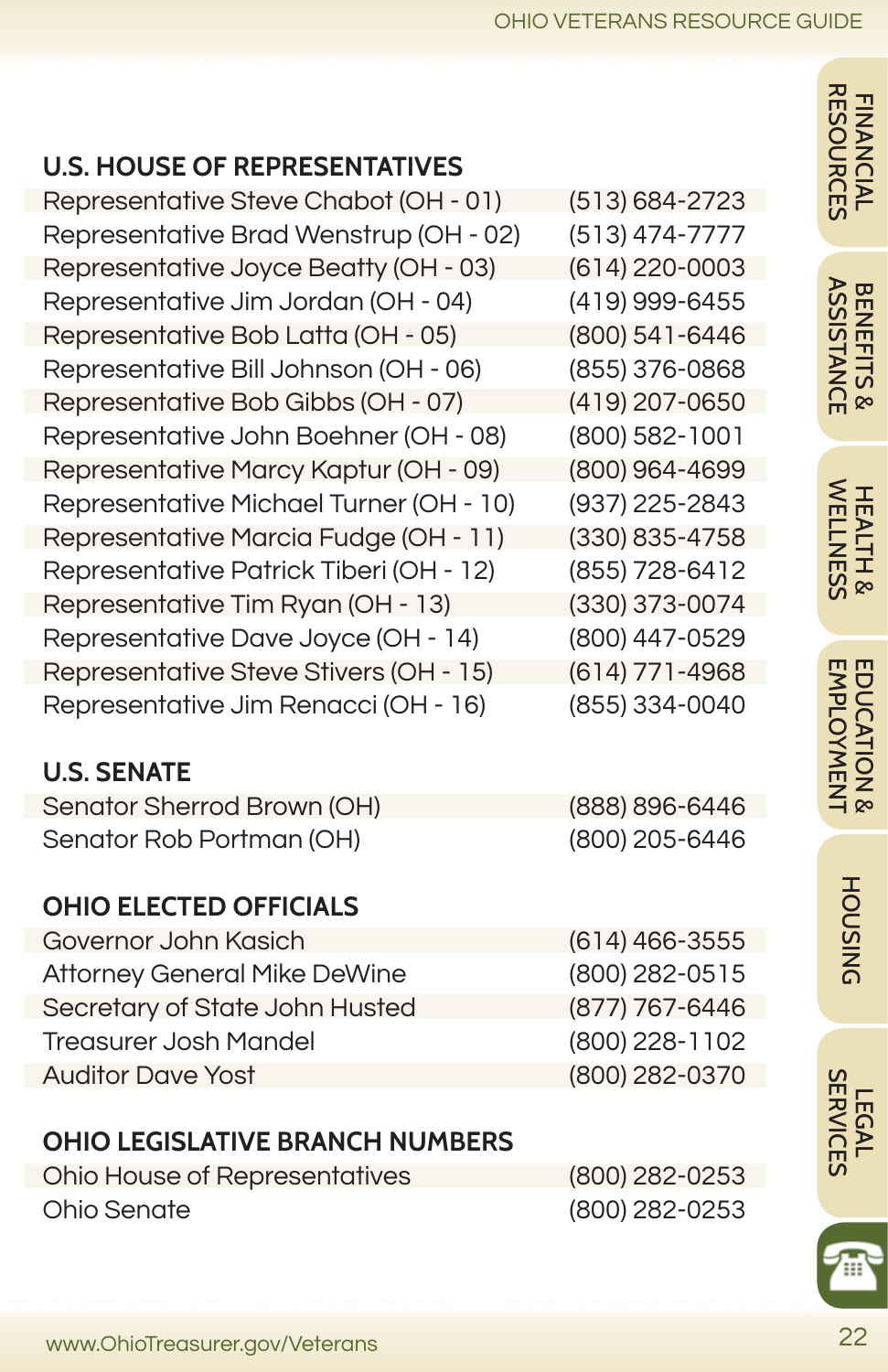## COUNTY VETERANS SERVICE OFFICES

#### **Adams County**

215 North Cross Street Room 108 West Union, Ohio 45693 (937) 544-5005

#### **Allen County**

301 North Main Street Room 113 Lima, Ohio 45801 (419) 223-8522

#### **Ashland County**

110 Cottage Street Ashland, Ohio 44805 (419) 282-4225 x 4200

**Ashtabula County** 1212 Lake Avenue Ashtabula, Ohio 44004 (440) 964-8324

#### **Athens County**

70 North Plains Road Suite A The Plains, Ohio 45780 (740) 592-3216

#### **Auglaize County**

209 South Blackhoof Street Room 202 Wapakoneta, Ohio 45895 (419) 739-6750

#### **Belmont County**

3326 Belmont Street Bellaire, Ohio 43906 (740) 325-1042

#### **Brown County**

303 East Cherry Street Suite 104 Georgetown, Ohio 45121 (937) 378-3155

#### **Butler County**

315 High Street 1st Floor Hamilton, Ohio 45011 (513) 887-3600

#### **Carroll County**

160 Second Street SW P.O. Box 303 Carrollton, Ohio 44615 (330) 627-2590

#### **Champaign County**

955 North Main Street Urbana, Ohio 43078 (937) 653-4554

#### **Clark County**

120 South Center Street 3rd Floor Springfield, Ohio 45502 (937) 521-2030

#### **Clermont County**

76 South Riverside Drive Heritage Building, 3rd Floor Batavia, Ohio 45103 (513) 732-7363

#### **Clinton County**

43 South Walnut Street Box 2 Wilmington, Ohio 45177 (937) 382-3233

#### **Columbiana County**

7989 Dickey Drive Suite 1 Lisbon, Ohio 44432 (330) 424-7214

**HOUSING** HOUSING



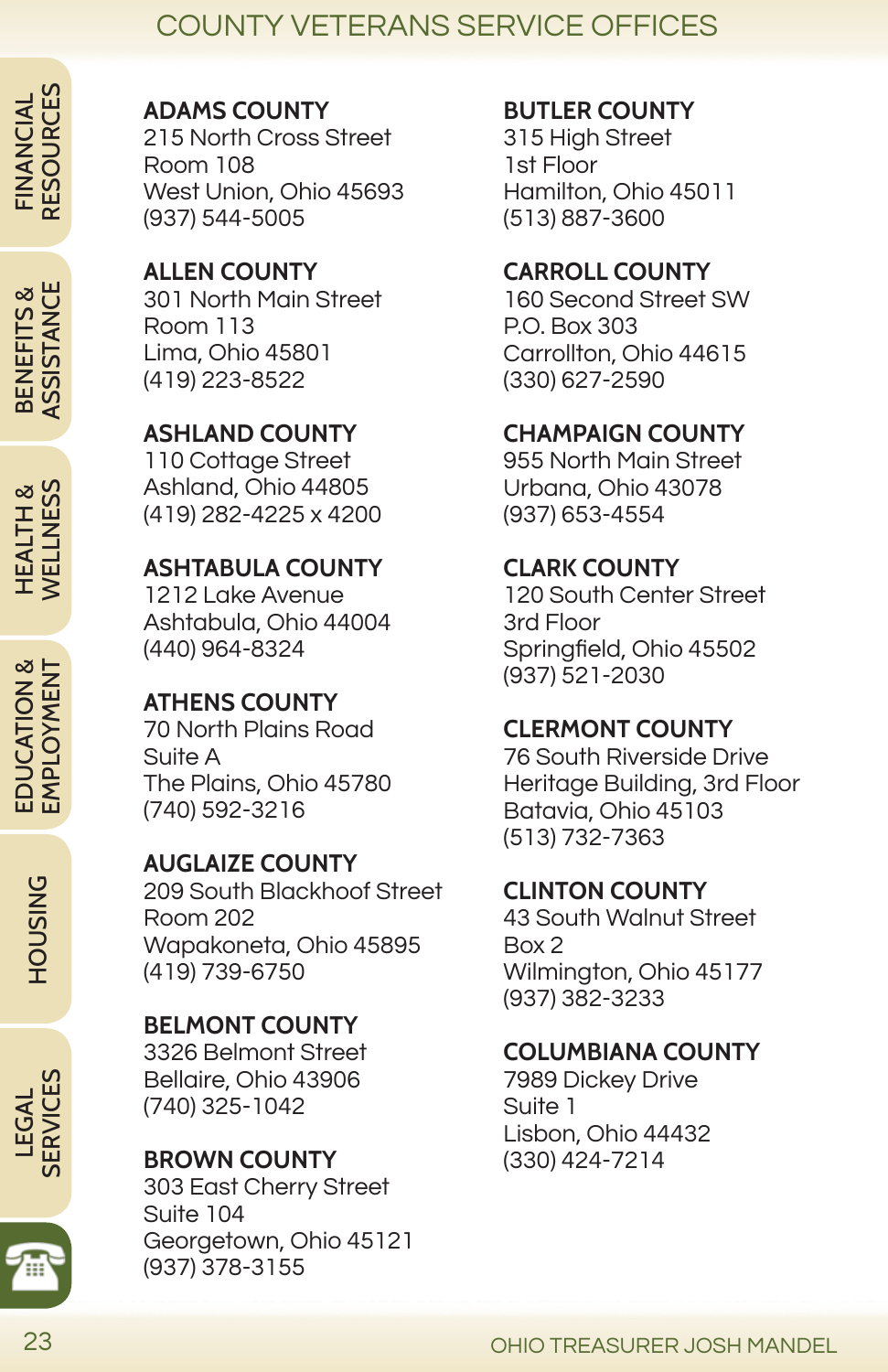## **Coshocton County**

**Courthouse** 318 Main Street Coshocton, Ohio 43812 (740) 622-2313

## **Crawford County**

112 East Mansfield Street LL Suite 95 Bucyrus, Ohio 44820 (419) 562-7761

#### **Cuyahoga County**

1849 Prospect Avenue Suite 150 Cleveland, Ohio 44115 (216) 698-2600

## **Darke County**

611 Wagner Avenue Greenville, Ohio 45331 (937) 548-5305

## **Defiance County**

1300 East Second Street Suite 102 Defiance, Ohio 43512 (419) 782-6861

#### **Delaware County** 149 North Sandusky Street

Delaware, Ohio 43015 (740) 833-2010

## **Erie County**

247 Columbus Avenue Sandusky, Ohio 44870 (419) 627-7650

## **Fairfield County**

277 East Main Street Lancaster, Ohio 43130 (740) 652-7920

## **Fayette County**

133 South Main Street Suite L11 Washington C.H., Ohio 43160 (740) 335-1610

## **Franklin County**

250 West Broad Street Columbus, Ohio 43215 (614) 525-2500

#### **Fulton County**

604 South Shoop Avenue Suite 270 Wauseon, Ohio 43567 (419) 337-9266

#### **Gallia County**

323 Upper River Road Suite B Gallipolis, Ohio 45631 (740) 446-2005

#### **Geauga County**

470 Center Street Building 8-A Chardon, Ohio 44024 (440) 279-1860

#### **Greene County**

571 Ledbetter Road Xenia, Ohio 45385 (937) 562-6020

## **Guernsey County**

627 Wheeling Avenue Suite 102 Cambridge, Ohio 43725 (740) 432-9295

## **HOUSING** HOUSING

Financial Resources

**RESOURCES FINANCIAL** 

ASSISTANCE BENEFITS &

 $\infty$ 

**ASSISTANCE BENEFITS** 

> WELLNESS HEALTH &

**WELLNESS HEALTH &** 

EMPLOYMENT EDUCATION &

EDUCATION &<br>EMPLOYMENT



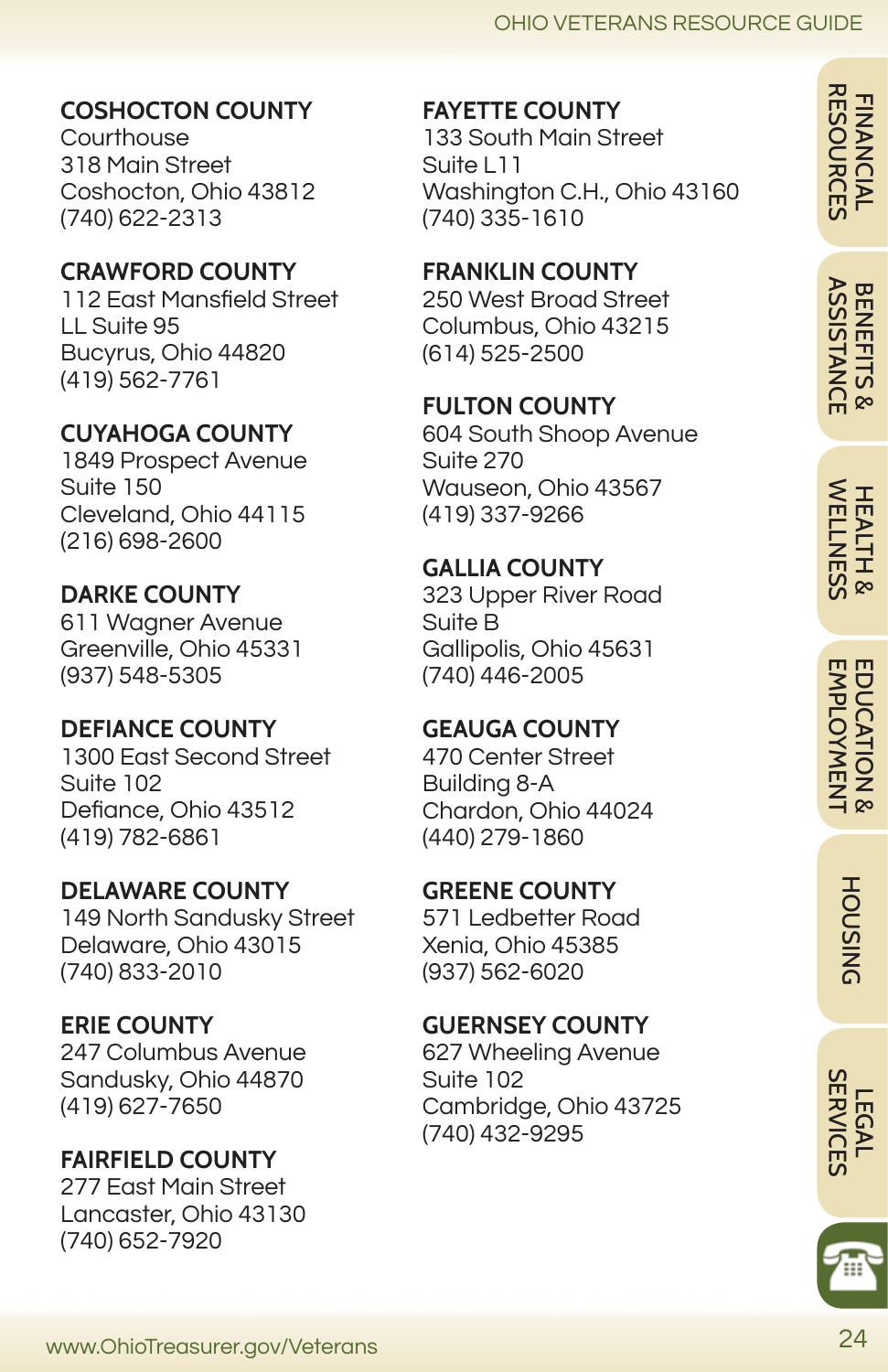## COUNTY VETERANS SERVICE OFFICES

#### **Hamilton County**

230 East Ninth Street 1st Floor, Room 1100 Cincinnati, Ohio 45202 (513) 946-3300

#### **Hancock County**

1100 East Main Cross Street Suite 201 Findlay, Ohio 45840 (419) 424-7036

#### **Hardin County**

1 Court House Square Suite 120 Kenton, Ohio 43326 (419) 674-2219

#### **Harrison County**

**Courthouse** 100 West Market Street Cadiz, Ohio 43907 (740) 942-8441

#### **Henry County**

1855 Oakwood Avenue Napoleon, Ohio 43545 (419) 592-0956

#### **Highland County**

1575 North High Street Suite 400 Hillsboro, Ohio 45133 (937) 393-8686

#### **Hocking County**

93 West Hunter Street Logan, Ohio 43138 (740) 385-7507

#### **Holmes County**

10 South Clay Street, Suite 104 Millersburg, Ohio 44654 (330) 674-4806

#### **Huron County**

130 Shady Lane Drive Norwalk, Ohio 44857 (419) 668-4150

#### **Jackson County**

157 Broadway Street Jackson, Ohio 45640 (740) 286-3004

#### **Jefferson County**

423 North Street Steubenville, Ohio 43952 (740) 283-8571

#### **Knox County**

411 Pittsburgh Avenue Mt. Vernon, Ohio 43050 (740) 393-6742

#### **Lake County**

105 Main Street Box 490 Painesville, Ohio 44077 (800) 899-5253

#### **Lawrence County**

**Courthouse** 111 South Fourth Street Ironton, Ohio 45638 (740) 533-4327

#### **Licking County**

935 Buckeye Avenue Newark, Ohio 43055 (740) 670-5430

#### **Logan County**

121 South Opera Street Memorial Hall Bellefontaine, Ohio 43311 (937) 599-4221

Financial

**HEALTH &<br>WELLNESS** WELLNESS HEALTH &

EDUCATION &<br>EMPLOYMENT EDUCATION & EMPLOYMENT

> **PNISCOH** HOUSING

LEGAL<br>SERVICES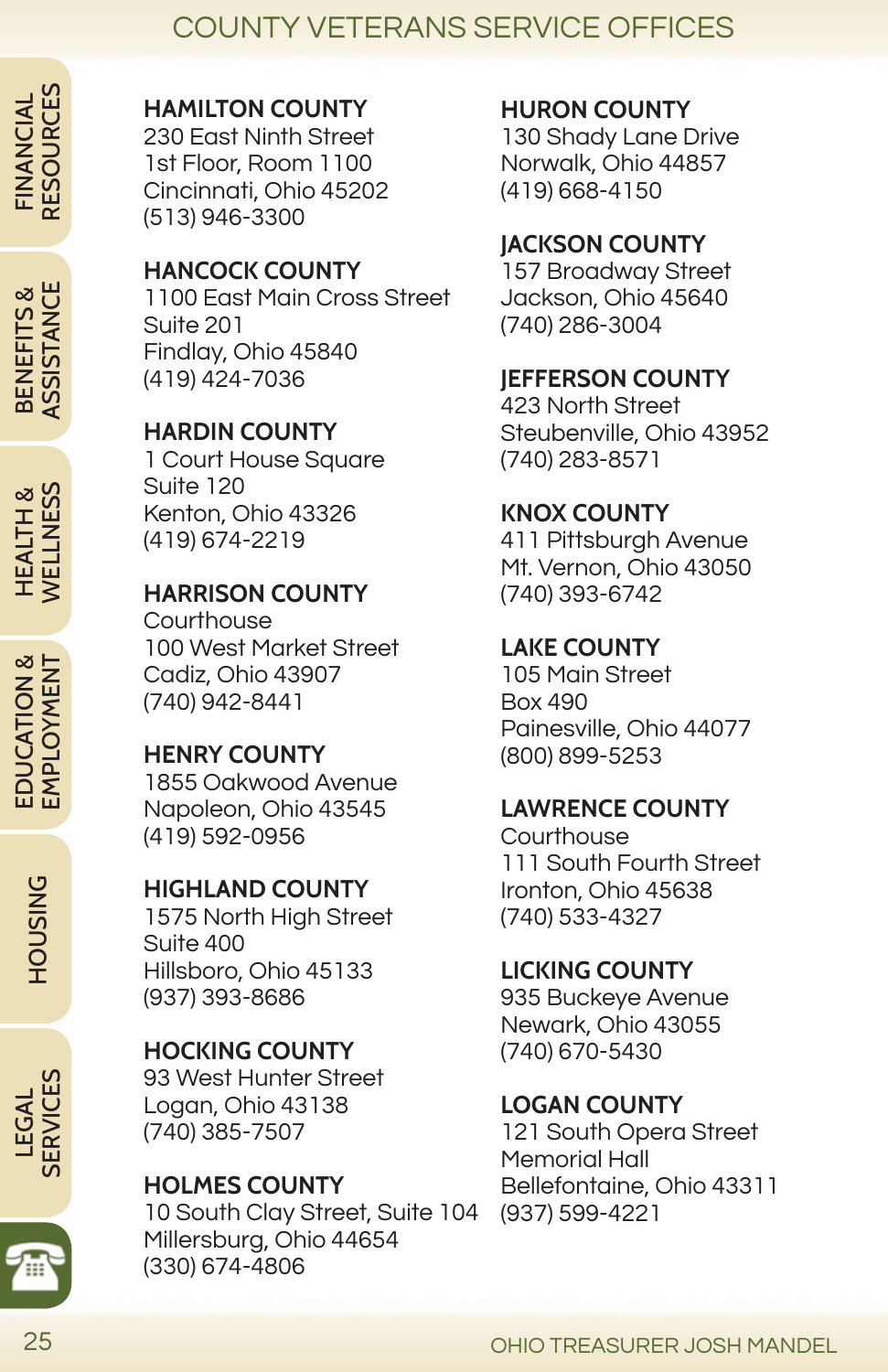## **Lorain County**

42495 North Ridge Road Elyria, Ohio 44035 (440) 284-4624 or 4625

## **Lucas County**

1301 Monroe Street Suite 180 Toledo, Ohio 43604 (419) 213-6090

#### **Madison County**

1 North Main Street Room 011 London, Ohio 43140 (740) 852-0676

## **Mahoning County**

345 Oakhill Avenue Suite 100 Youngstown, Ohio 44502 (330) 740-2451

## **Marion County**

220 East Fairground Street Suite 101 Marion, Ohio 43302 (740) 387-0100

#### **Medina County**

210 Northland Drive Medina, Ohio 44256 (330) 722-9368

## **Meigs County**

117 East Memorial Drive Suite 3 Pomeroy, Ohio 45769 (740) 992-2820

## **Mercer County**

220 West Livingston B270 Celina, Ohio 45822 (419) 586-3542

#### **Miami County**

510 West Water Street Suite 140 Troy, Ohio 45373 (937) 440-8126

#### **Monroe County**

118 Home Avenue Box 542 Woodsfield, Ohio 43793 (740) 472-0743

## **Montgomery County**

627 Edwin C. Moses Boulevard 4th Floor, East Medical Plaza Dayton, Ohio 45417 (937) 225-4801

## **Morgan County**

55 South Kennebec Avenue McConnelsville, Ohio 43756 (740) 962-4181

#### **Morrow County**

143 South Main Street Mt. Gilead, Ohio 43338 (419) 946-1914

#### **Muskingum County**

225 Underwood Street Suite 500 Zanesville, Ohio 43701 (740) 455-7149

## Resources **RESOURCES FINANCIAI** Financial

ASSISTANCE **ASSISTANCE BENEFITS** BENEFITS &  $\infty$ 

**MELLNESS** WELLNESS **HEALTH &** HEALTH &



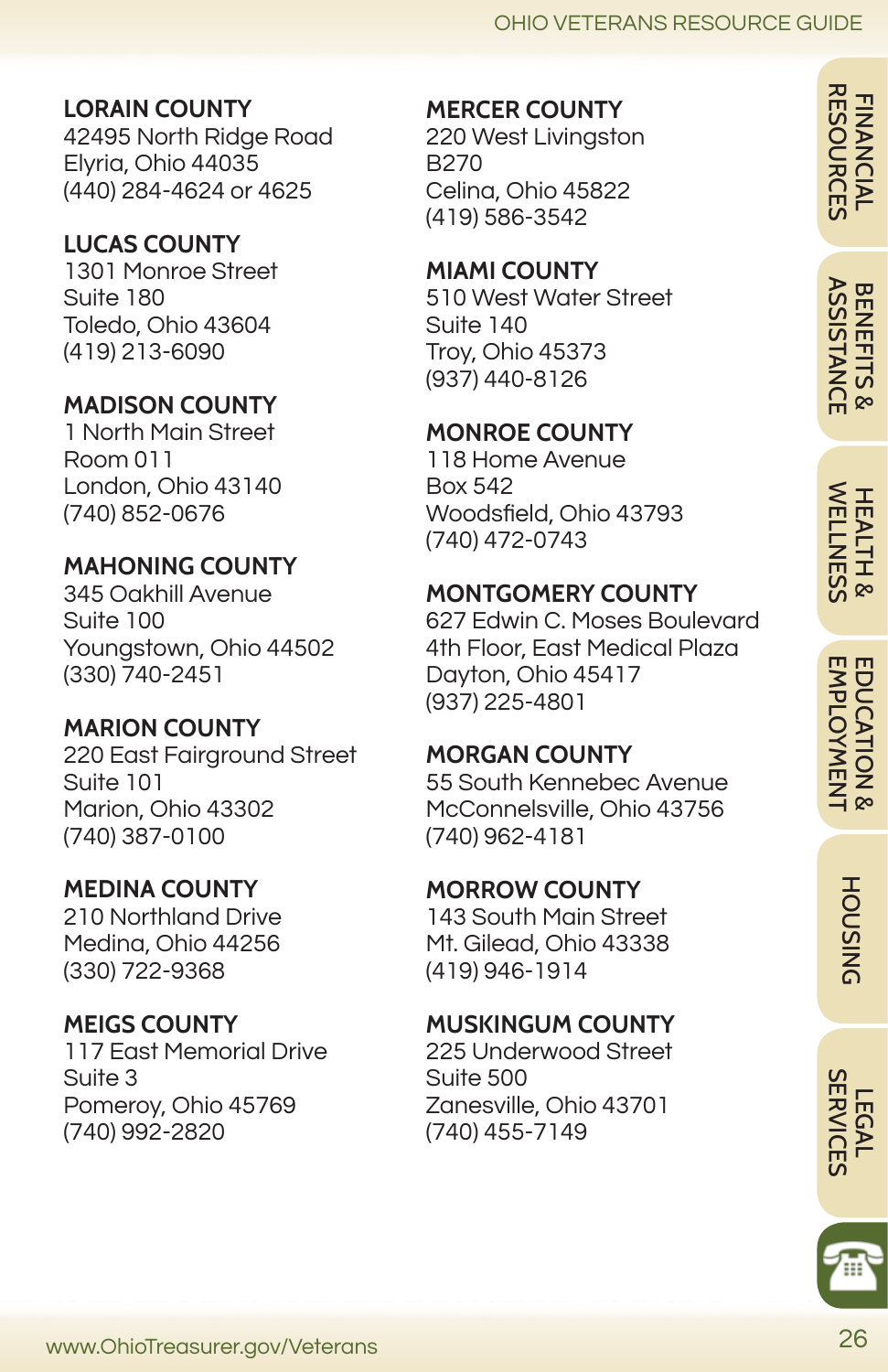## COUNTY VETERANS SERVICE OFFICES

## **Noble County**

190 Court House Room 1A Caldwell, Ohio 43724 (740) 732-5567

#### **Ottawa County**

8444 West State Route 163 Suite 102 Oak Harbor, Ohio 43449 (800) 610-8872

#### **Paulding County**

810 East Perry Street P.O. Box 215 Paulding, Ohio 45879 (419) 399-8285

#### **Perry County**

121 West Brown Street P.O. Box 66 New Lexington, Ohio 43764 (740) 342-2536

#### **Pickaway County**

141 West Main Street Suite 300 Circleville, Ohio 43113 (888) 330-3522 or (740) 474-3650

#### **Pike County**

120 South Market Street Waverly, Ohio 45690 (740) 947-2766

## **Portage County**

449 South Meridian Street Ravenna, Ohio 44266 (330) 297-3545

#### **Preble County**

108 North Barron Street Eaton, Ohio 45320 (937) 456-6111

#### **Putnam County**

245 East Main Street Suite 105 Ottawa, Ohio 45875 (419) 523-4478

#### **Richland County**

597 Park Avenue East Mansfield, Ohio 44905 (419) 774-5822

#### **Ross County**

475 Western Avenue Suite #C Chillicothe, Ohio 45601 (740) 772-1600

#### **Sandusky County**

2511 Countryside Drive Suite B Fremont, Ohio 43420 (419) 334-4421

#### **Scioto County**

612 6th Street Suite A Portsmouth, Ohio 45662 (740) 353-1477

#### **Seneca County**

920 East County Road 20 Tiffin, Ohio 44883 (800) 820-0189

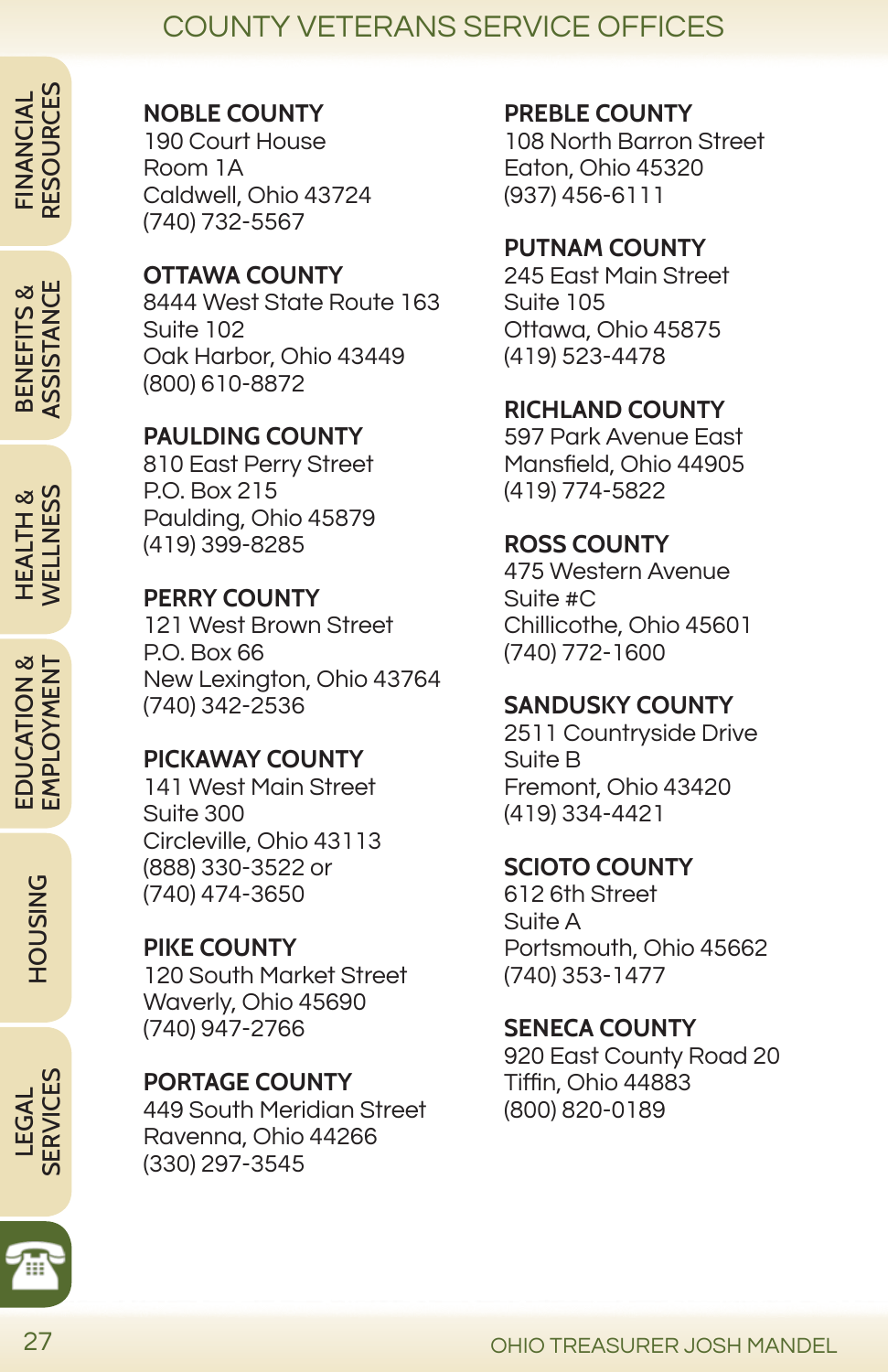## **Shelby County**

133 South Ohio Avenue Sidney, Ohio 45365 (937) 498-7282

## **Stark County**

110 Central Plaza South Suite 424 Canton, Ohio 44702 (330) 451-7457

#### **Summit County**

1060 East Waterloo Road Akron, Ohio 44306 (330) 643-2830

#### **Trumbull County**

280 North Park Avenue Suite 201 Warren, Ohio 44481 (330) 675-2585

## **Tuscarawas County**

393 16th Street SW P.O. Box 807 New Philadelphia, Ohio 44663 (330) 339-1163

## **Union County**

238 West 6th Street Marysville, Ohio 43040 (800) 686-2308

#### **Van Wert County**

121 East Main Street Room 101 Van Wert, Ohio 45891 (419) 238-9592

## **Vinton County**

**Courthouse** P.O. Box 63 McArthur, Ohio 45651 (740) 596-4571 x 224

## **Warren County**

320 East Silver Street Lebanon, Ohio 45036 (513) 695-2717

#### **Washington County**

706 Pike Street Suite 1 Marietta, Ohio 45750 (740) 568-9009

#### **Wayne County**

356 West North Street Lower Level Wooster, Ohio 44691 (800) 335-6638

#### **Williams County**

Bryan, Ohio 43506 (419) 636-8812

#### **Wood County**

1616 East Wooster Street Unit 22 Bowling Green, Ohio 43402 (419) 354-9147

#### **Wyandot County**

129 South Sandusky Avenue Upper Sandusky, Ohio 43351 (419) 294-2045

Resources RESOURCES Financial

**ASSISTANCE** ASSISTANCE **BENEFITS** BENEFITS &

**MELLNESS** WELLNESS HEALTH & HEALTH &

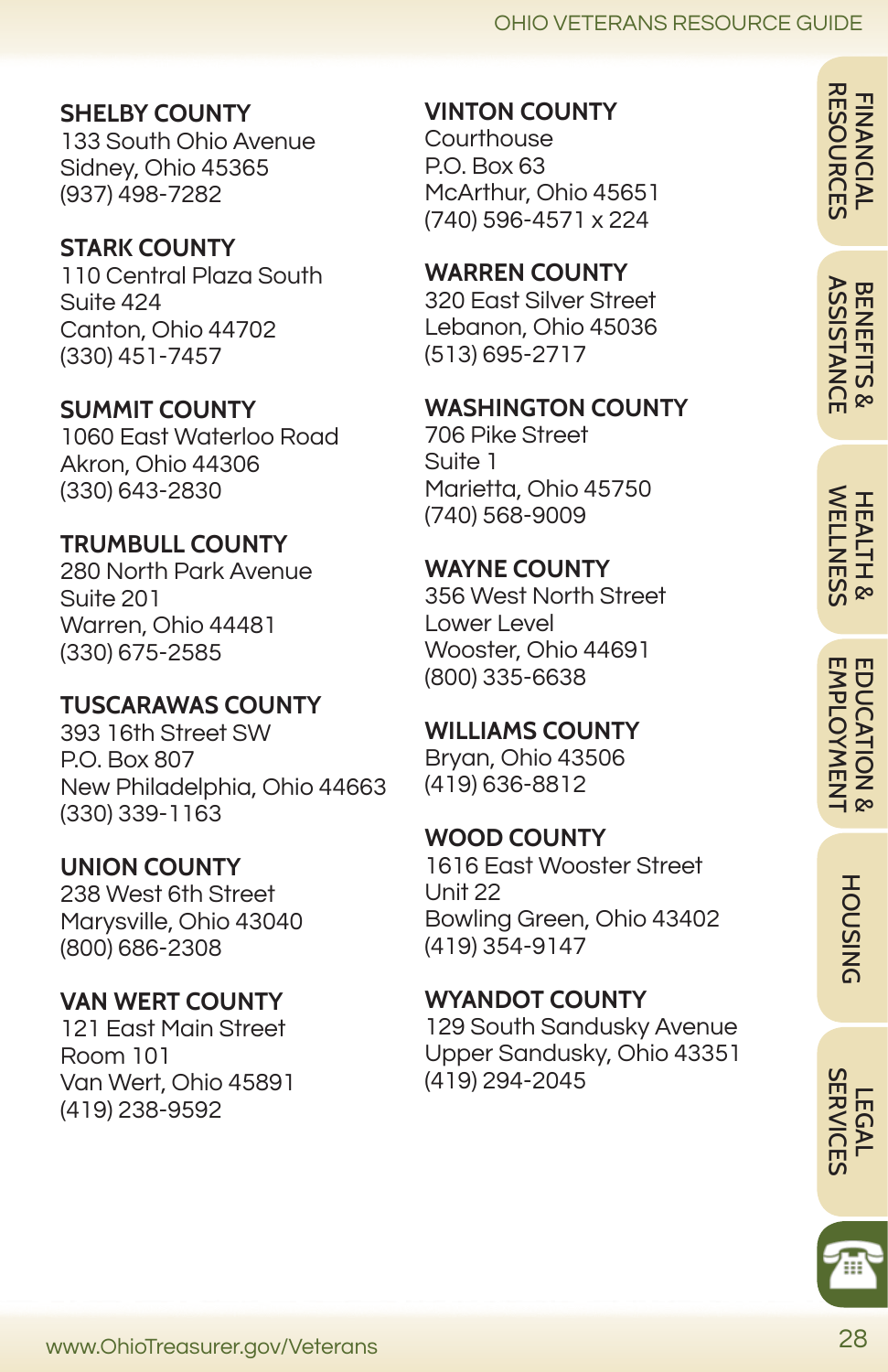## **MAP OF OHIO**



## **TREASURER'S TIP: 88 COUNTY OFFICES**

There are 88 County Veterans Service Offices in Ohio, one for each county. Call yours today!

Phone Numbers are listed on pages 23-28.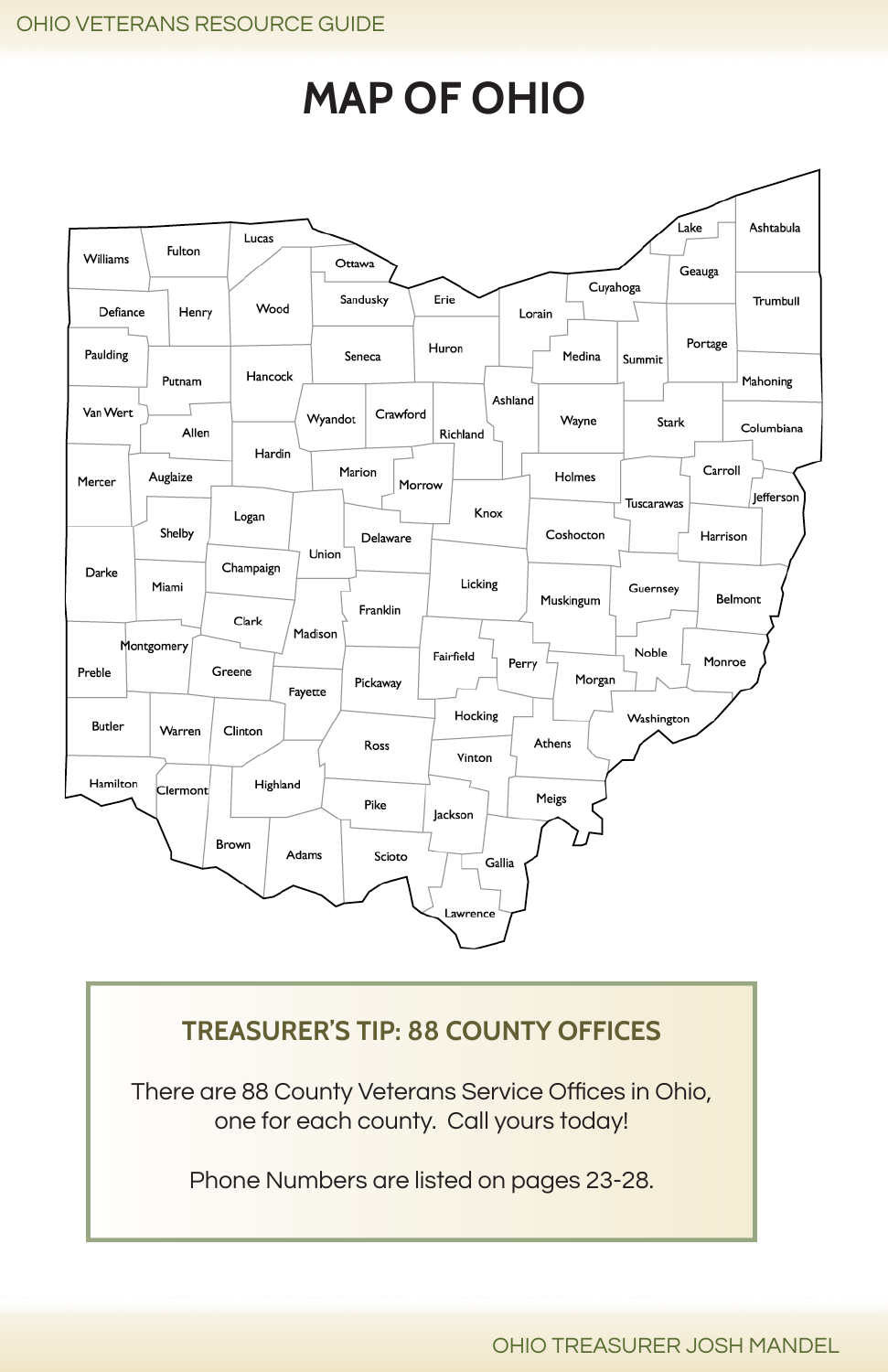## **NOTES**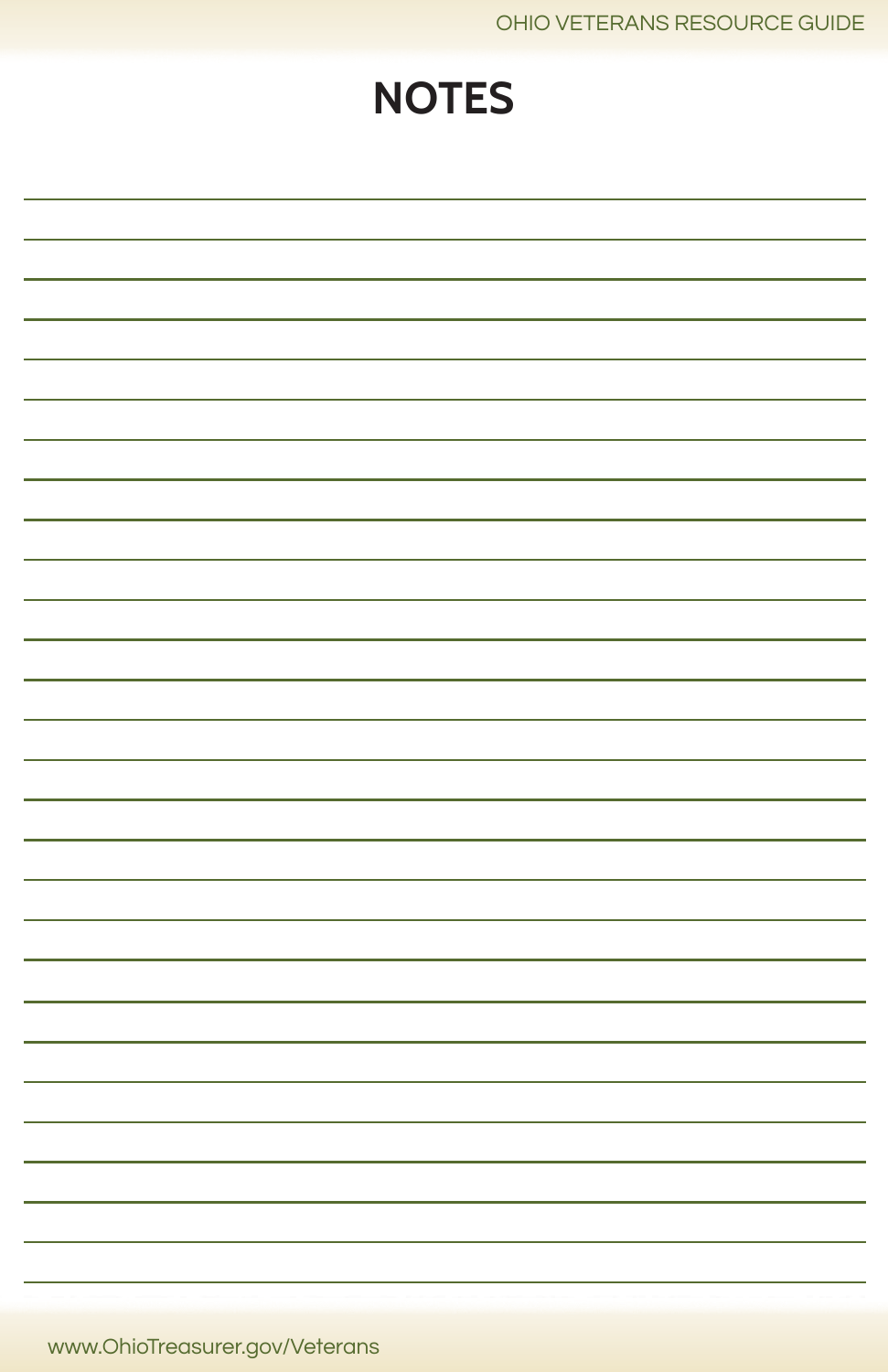|  |  |  |  | OHIO VETERANS RESOURCE GUIDE |
|--|--|--|--|------------------------------|
|--|--|--|--|------------------------------|

| <b>NOTES</b> |  |  |
|--------------|--|--|
|              |  |  |
|              |  |  |
|              |  |  |
|              |  |  |
|              |  |  |
|              |  |  |
|              |  |  |
|              |  |  |
|              |  |  |
|              |  |  |
|              |  |  |
|              |  |  |
|              |  |  |
|              |  |  |
|              |  |  |
|              |  |  |
|              |  |  |
|              |  |  |
|              |  |  |
|              |  |  |
|              |  |  |
|              |  |  |
|              |  |  |
|              |  |  |
|              |  |  |
|              |  |  |
|              |  |  |
|              |  |  |
|              |  |  |

OHIO TREASURER JOSH MANDEL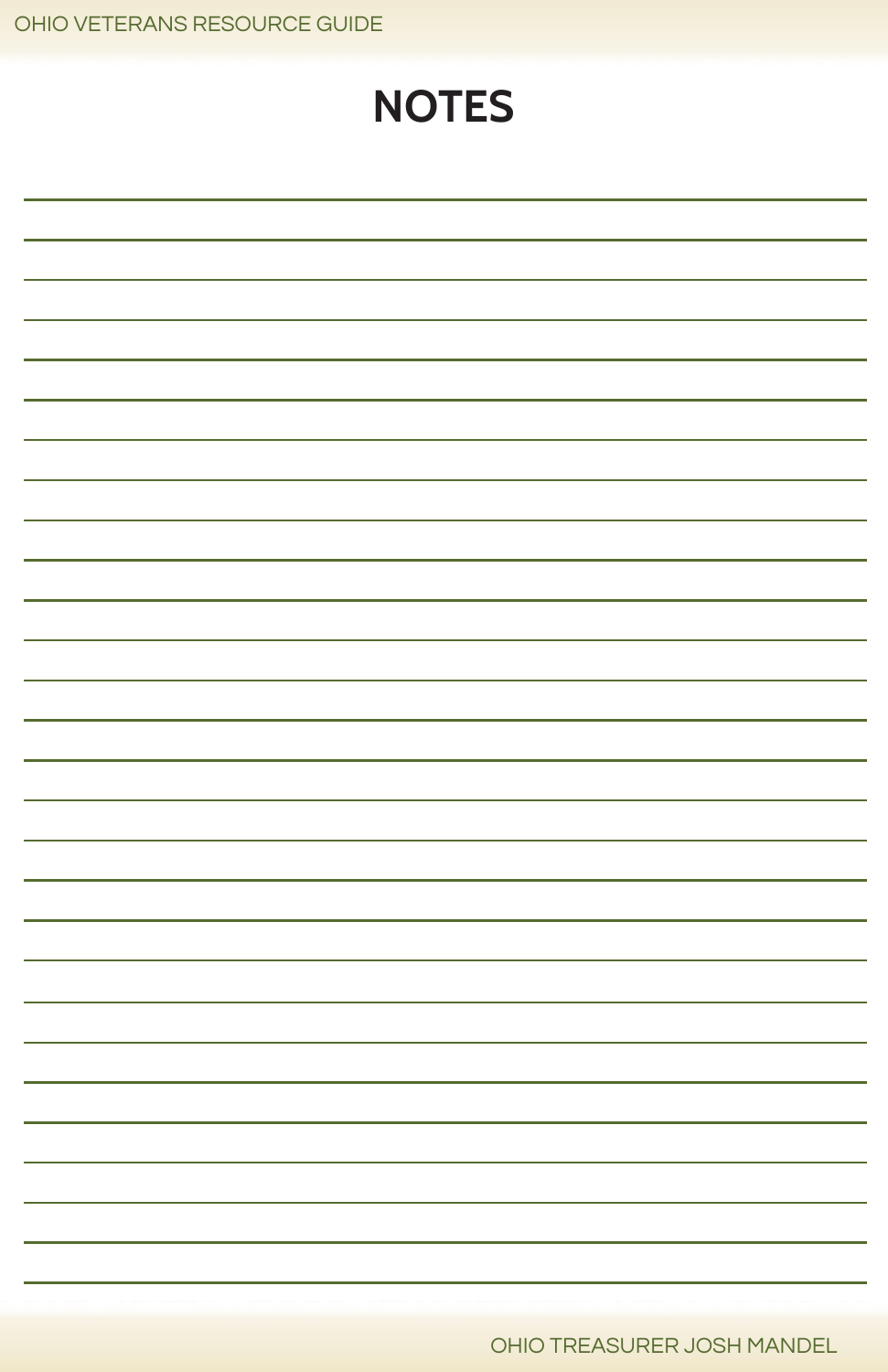## **MY INFORMATION**

|           | Name:                     |             |
|-----------|---------------------------|-------------|
|           |                           |             |
|           |                           |             |
|           | VA File #:                |             |
|           |                           |             |
|           |                           |             |
|           | Service #:                |             |
|           |                           |             |
|           |                           |             |
|           | Social Security #:        |             |
|           |                           |             |
|           |                           |             |
|           | Date of Birth:            |             |
|           |                           |             |
|           |                           |             |
|           | <b>Branch of Service:</b> |             |
|           |                           |             |
|           |                           |             |
|           | Dates of Service:         |             |
| Enlisted: |                           | Discharged: |
|           |                           |             |

Be careful disposing of this guide if you have written your personal information on this page.